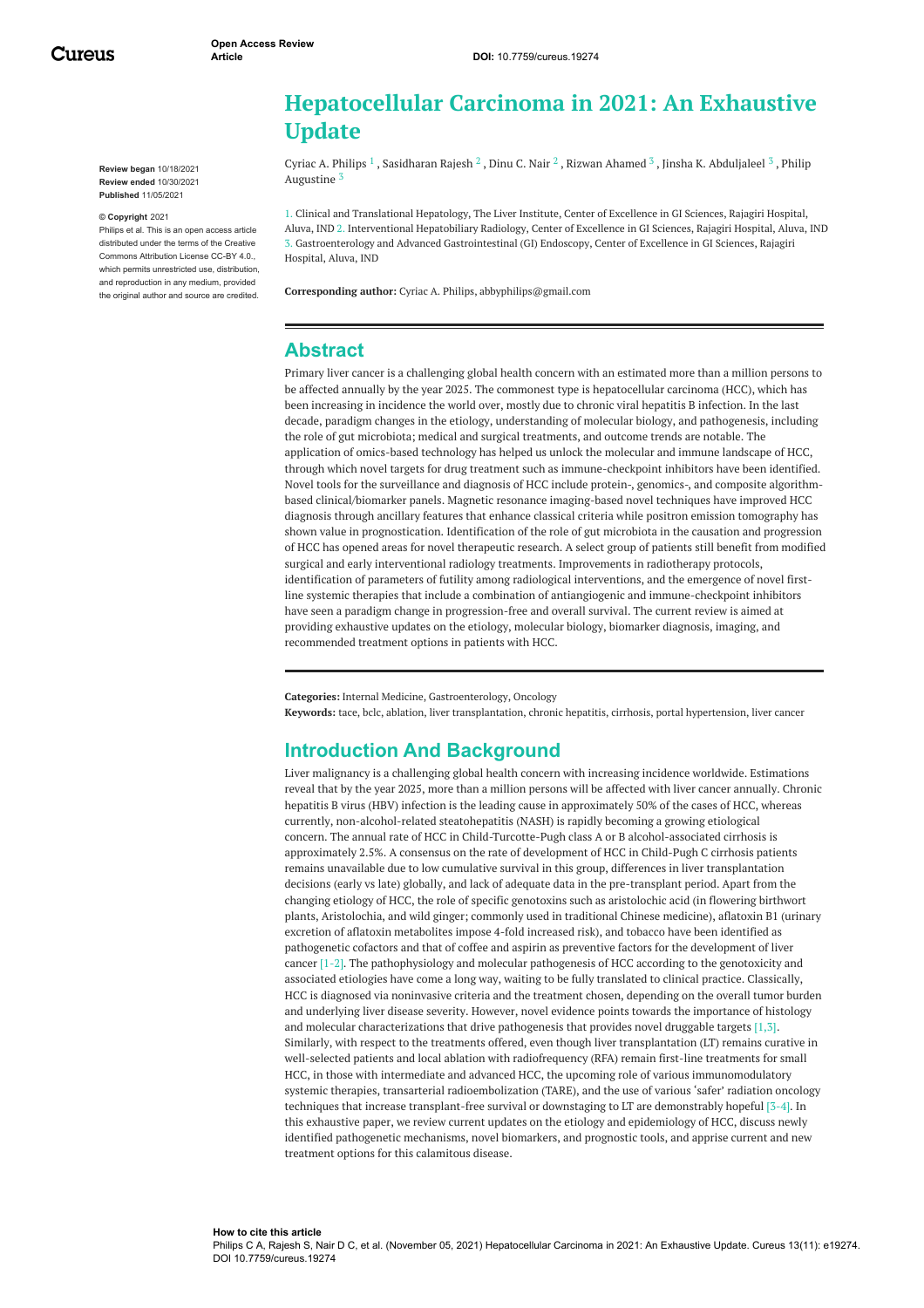## **Review**

#### **Updates on epidemiology, etiology, and surveillance**

Cancer of the liver is the sixth most diagnosed malignancy and the fourth leading cause of cancer-related death worldwide, with the highest incidence and mortality in East Asia (China, Japan, Mongolia, North Korea, South Korea, and Taiwan) and Africa. HCC is also the fifth most common cancer in men and the seventh in women globally. The global incidence of HCC is diverse due to the variable prevalence of associated etiologies, for example, 72% of cases occur in Asia with >50% of those in China alone, while in North America, it is 5%. In East Asia, the highest age-standardized incidence (ASIR per 100,000 persons) as well as mortality (ASMR) rate of HCC is notable in Mongolia. Strikingly, globally, ASIR and ASMR are approximately equal, showcasing the high fatalities associated with HCC  $[1-3,5]$ . Cirrhosis is the most common primary risk factor for HCC with one-third of patients developing liver cancer during their lifetime with an annual incidence of up to 8% on long-term follow-up. Even though the incidence of HCC in alcoholassociated and nonalcoholic fatty liver disease is lower when compared to chronic viral hepatitis, alcoholassociated cirrhosis is the second-most common cause for incident cases of HCC worldwide, following HBV virus infection [5]. An increased risk of developing HCC has been reported in most parts of the world, except in Northern Europe, due to the presence of multiple etiologies of liver cirrhosis development (for example, chronic viral hepatitis and alcohol use). A recent publication projecting HCC occurrence in 30 countries worldwide, also predicts the percentage change in ASIR over a 25-year period, from 2005 to 2030. The largest increases among men were predicted in Norway and among female North American blacks. On the other hand, a decrease in liver cancer among men and women was predicted to occur in Japan. The study also predicted a drop in the incidence of HCC attributable to chronic viral hepatitis, with an increased incidence of NASH-related HCC by 122% between 2016 and 2030 in the United States, demonstrating the importance of imposing preventive measures to curb damaging outcomes in this group of liver disease patients [6-7]. China accounted for a third of the worldwide cancer cases attributable to infection, due to the high ASIR of H pylori and hepatitis B virus infection [8]. In patients with HBV, in the absence of chronic liver disease, surveillance for HCC is warranted, especially in those with high viral load, envelope antigen positivity, family history of HCC, and genotype C. However, in patients with chronic hepatitis C virus infection, surveillance was found to be cost-effective only when cirrhosis was confirmed (liver stiffness measurement; fibrosis grade > 3). A recent large study demonstrated that the risk of HCC was significantly higher among those with acute hepatitis D virus (HDV) infection (relative risk, RR 6.1) or chronic HDV infection (RR 3.9) than in those with only HBV infection [9].

From an etiology point of view, it is important to realize that nonalcoholic fatty liver disease (NAFLD) and nonalcoholic steatohepatitis (NASH) are rising in rank as contributors to HCC development. Approximately 10-30% of NAFLD progresses to cirrhosis, with an annual incidence of HCC likely to be 1-2%, and several cohort studies showed that over 25% of NASH-related HCC can occur in the absence of cirrhosis nonetheless, the actual impact of metabolic syndrome on the epidemiology of HCC remains underestimated. A study showed that a one-unit increase in body mass index (BMI) z-score at age seven or 13 years was associated with a 20-30% increased risk of liver cancer and obesity in early adulthood and was associated with a two to three-fold increased risk for HCC [10-11]. In 2018, the estimated global incidence rate of liver cancer per 100,000 person-years was 9.3 while the corresponding mortality rate was 8.5, incidence rates among men are two to four-fold higher than women, and the greatest gender differences are seen in Europe (e.g., France and Malta) where rates among men are greater than four-fold higher than in women [12-14].

Factors that have been consistently shown to promote the prevention of HCC among the general population and chronic liver disease patients include coffee consumption, aspirin use, and metformin use, with the highest evidence for coffee use (the risk of HCC reduced by 40% for any coffee consumption vs no consumption). Evidence from two population-based studies demonstrated that statin use was associated with a 39% lower risk of liver cancer, which was notable in HCC but not in intrahepatic bile duct carcinoma [15-18]. High-quality metanalyses and systematic reviews have shown that HCC risk, even though not fully eliminated, is reduced up to 80% in patients with hepatitis C virus (HCV)-related cirrhosis who attain sustained viral response (SVR) after the use of direct-acting antivirals. Nonetheless, among those who achieved SVR, HCC risk was still high in the presence of continued alcohol use, older age, infection with HCV genotype 3, and elevated hepatic fibrosis markers [19-20].

The current surveillance protocol for detecting HCC in cirrhosis of ultrasound (overall sensitivity for HCC detection, 84%; sensitivity for detection of early HCC, 47%) liver every six months was derived from a randomized controlled Chinese study on 18,000 patients with HBV-related liver disease, which may not hold true for other etiologies or in patients with multiple etiologies for cirrhosis. Nonetheless, further studies, mostly retrospective and some prospective observational, inclusive of lead-time and length-time biases, have shown that six-monthly screenings for HCC detection still held true for real-time clinical practice. Nevertheless, a recent prospective cohort study comparing magnetic resonance imaging (MRI)-based and ultrasound-based surveillance in predominantly HBV cirrhosis found that the former modality had a significantly higher sensitivity for early HCC detection. However, further data about MRI performance in non-HBV patients, cost-effectiveness, potential physical harms, and limited radiologic capacity need to be addressed in future studies to agree on routine use [21-22].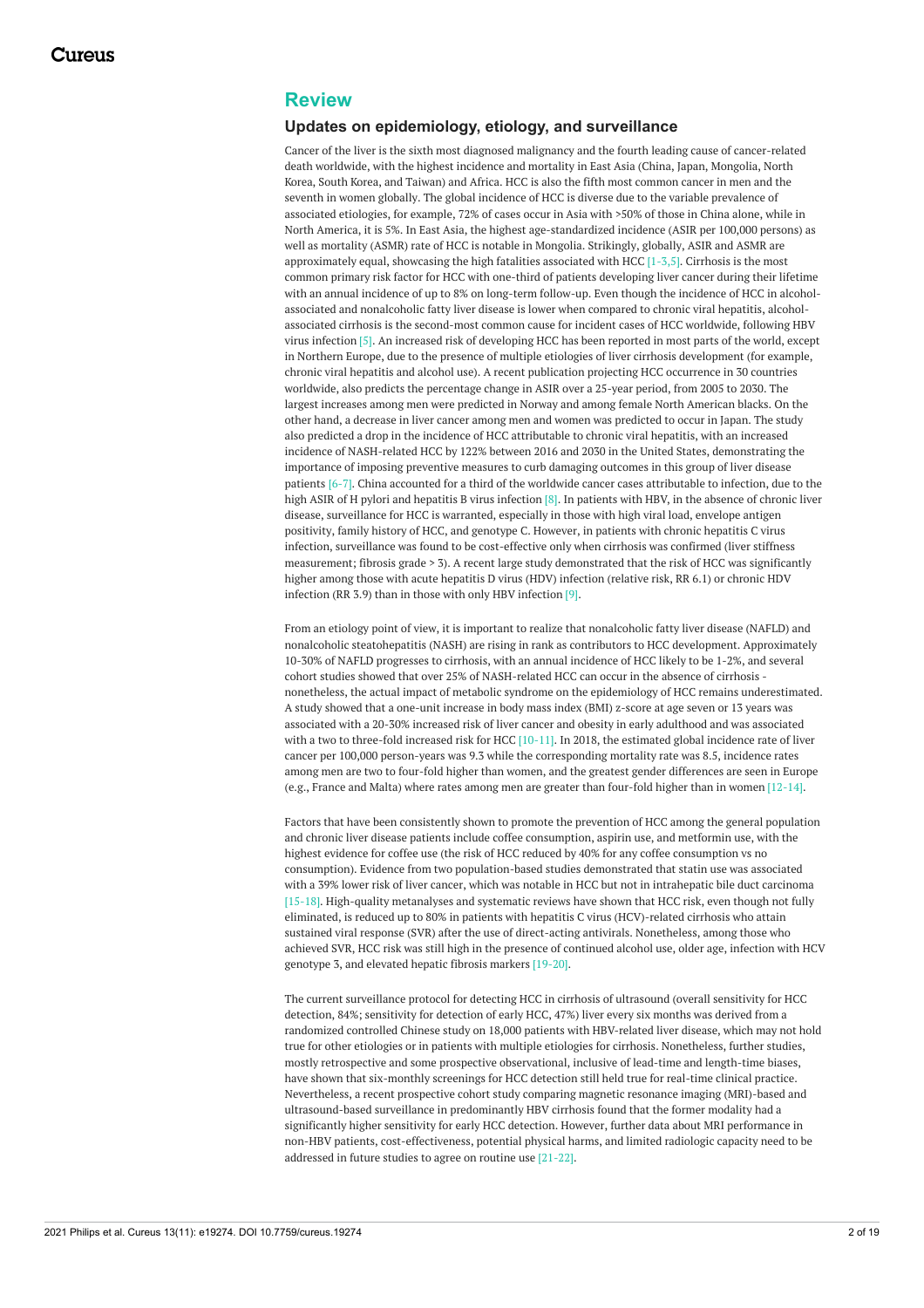In recent times, the use of alternate imaging strategies as part of surveillance such as the abbreviated MRI protocol (the option including non-contrast, dynamic, or hepatobiliary phase post-gadoxetate injection) has shown high sensitivity for early HCC detection approaching that of diagnostic MRI. A meta-analysis showed that the sensitivity of abbreviated MRI for detection of HCC < 2 cm was lower than that for HCC ≥ 2 cm while the sensitivity and specificity of non-contrast abbreviated MRI were comparable to contrast-enhanced abbreviated MRI [23].

The use of a combination of biomarkers and radiological methods was found superior to either alone for HCC surveillance. In this regard, alpha-fetoprotein (AFP) and concomitant ultrasound improved early detection of HCC with a sensitivity of 63% and specificity of 84%. Trend in AFP levels and not the absolute single time value was found to have better predictability in diagnosing early HCC from a surveillance point of view, i.e., patients with consistent increments in AFP, even when below 20 ng/mL need close, attentive surveillance. The standard cut-off of 20 ng/mL for AFP for HCC detection was derived from patients with viral hepatitis; further, the use of different AFP cutoffs according to the liver disease etiology may improve specificity - higher cut-off of 59 ng/mL in patients with cirrhosis from viral hepatitis and lower cut-off of 11 ng/mL in those with non-viral etiology of cirrhosis [24]. Other recently published surveillance tools (discussed in more detail in subsequent sections) include the HCC early detection screening model, which utilized serial AFP measures to showcase the rate of change in AFP along with age, alanine aminotransferase (ALT), and platelet counts; GALAD model, which includes gender, age, AFP-L3 % (third electrophoretic form of lentil lectin-reactive AFP), AFP, and des-Gamma-Carboxy Prothrombin (DCP); the AFP, fucosylated kininogen, age, gender, alkaline phosphatase, and ALT model and methylated DNA marker panel, all which require further validation from independent groups and in specific cirrhosis etiologies [25- 26].

Future improvisation to improve on the early detection of HCC in cirrhosis has led to the development of large prospective cohorts with stored biobanks of longitudinal serum and plasma samples such as the Early Detection Research Network (EDRN), Hepatocellular cancer Early Detection Study (HEDS), and Cancer Prevention Research Institute of Texas (CPRIT) Texas HCC Consortium (THCCC) cohorts, and the European network, STHEPBIO consortium, which would move into phase III validation of candidate biomarkers [27- 30].

#### **Updates on molecular biology, mechanisms, and classifications**

The pathogenesis, etiology, and classification of HCC evolved from its original HBV-associated HCC in 1981 to the role of HCV in 1989, the contribution of p53 mutation in 1996, the use of noninvasive criteria for definition and classification in early 2000, to the association of NASH and HCC in 2002-2003. Various staging systems, based on these classifications, evolved from the original Okuda staging in 1985, which was replaced in 1999 by the Barcelona Clinic Liver Cancer (BCLC) staging system, mostly used in the Western world, and the Hong-Kong staging system (2014), used in more recent years in Asia. Current evidence sheds light on novel aspects in the complex multistep process in the development and progression of HCC, which include the interplay of various factors such as genetic predisposition, interactions between host, viral, and nonviral factors, cellular microenvironmental modulation, the role of immune cells, and, finally, the severity and etiology of the underlying liver disease [31].

The cell of origin for the development of HCC has been classically considered the adult hepatocyte, which directly transforms into HCC cells through a series of genetic alterations; or dedifferentiates into hepatocyte precursors that have progenitor cell markers; or transdifferentiates into biliary-like cells. The latter two processes can give rise to a combined tumor, such as hepato-cholangiocarcinoma, or produce intrahepatic cholangiocarcinoma [32-33].

Through next-generation sequencing, genomic profiling technology, and advanced computational methods, molecular pathogenetic mechanisms for distinguishing between driver and passenger mutations have allowed researchers to identify the main genes causally implicated in HCC development. These genes are categorized into major biological pathways such as telomere maintenance, Wnt/β-catenin, P53/cell cycle regulation, AKT/mTOR, MAP kinase, epigenetic modifiers, and those associated with oxidative stress. In HCC, the most prevalently mutated genes are telomerase reverse transcriptase (TERT), promoter, tumor protein (TP)53, catenin-β gene-1 (CTNNB1), AXIN1, ARID1A, and ARID2. Based on the interplay between mutated driver genes (epistatic interactions), three main clusters of positive interactions were described. The first between CTNNB1 mutation and TERT promoter, ARID2 and NFE2L2 mutations; the second between AXIN1 mutation and RPS6KA3 and ARID1A mutations; the third between TP53 mutation and KEAP1, and TSC2 mutation and CCND1/FGF19 amplification. Furthermore, a negative interaction was identified between CTNNB1 mutations and AXIN1 and TP53 mutations [34-35].

Established on these findings, HCC is now broadly classified into proliferation and nonproliferation (inflammation) types. The proliferation class is further subdivided into two subclasses and respective histological subtypes - the 'Wnt-TGFβ' subclass is characterized by activation of both TGFβ and Wnt pathways and an exhausted immune response, and a 'progenitors' subclass defined by the transcriptional and protein overexpression of hepatic progenitor markers. Tumors belonging to the proliferation group are highly heterogeneous, enriched in signaling pathways (e.g., transforming growth factor-β,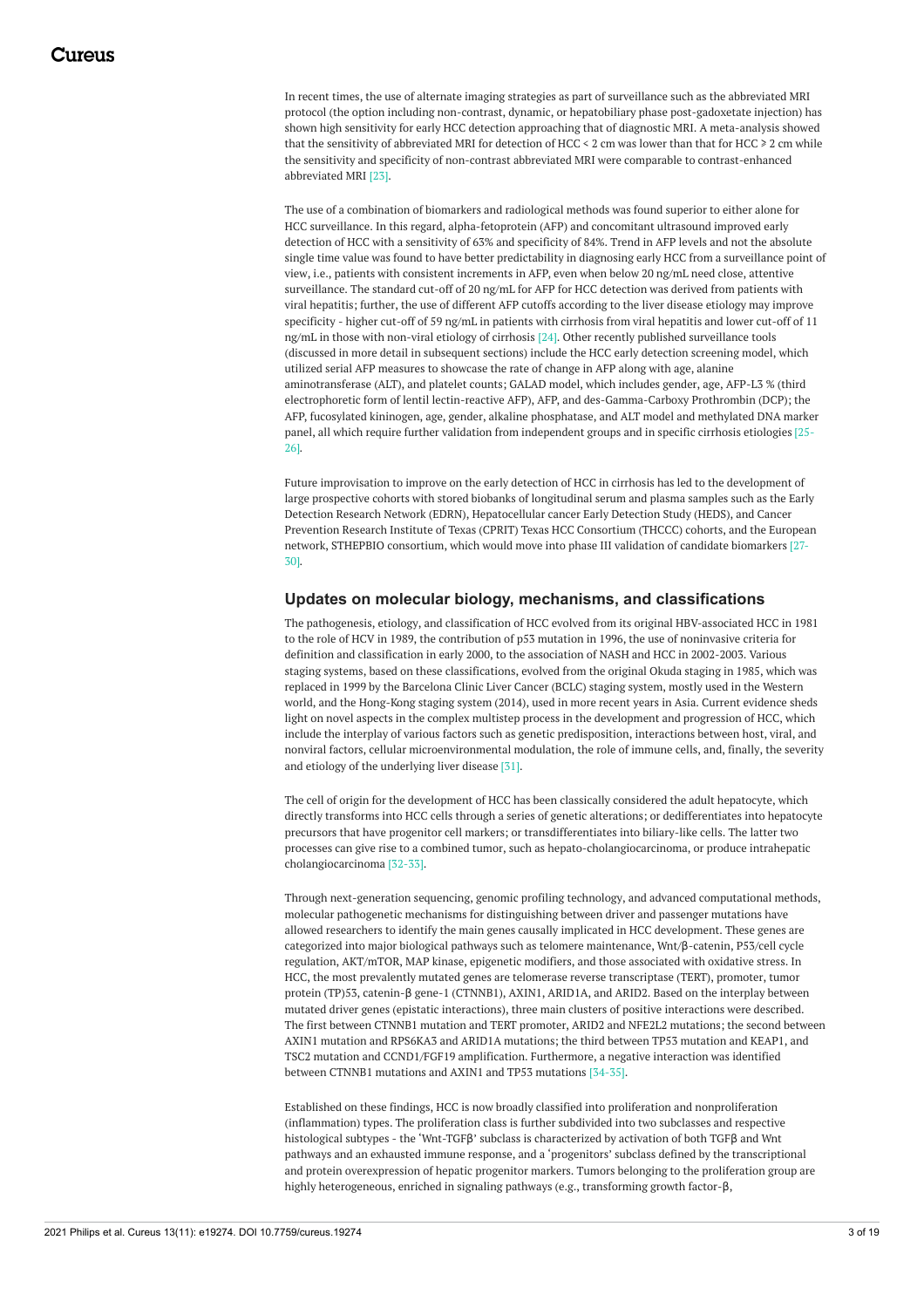phosphatidylinositol 3-kinase, and protein kinase B (PI3K-Akt), insulin-like growth factor, mechanistic target of rapamycin (mTOR), with stem-cell signaling Notch) and with very high gene expression patterns that result in tumor recurrence and shorter patient survival. These tumors also harbor aberrant epigenetic expression patterns of microRNAs and DNA methylation, which are also linked to chromosomal aberrations (commonly in chromosomes one and eight). On the other hand, the non-proliferating HCC most often has retained hepatocyte-like features, subset activation of the canonical Wnt, epidermal growth factor signaling, and activation of inflammation pathways, such as nuclear factor-kB and interleukin (IL)-6; mutations in the CTNNB1 gene tend to be less-aggressive, well-differentiated tumors with low AFP secretion and good prognosis. Nevertheless, the most frequent mutations in HCC are un-targetable, including those in the TERT promoter (60%-70%), TP53 (25%-50%), and CTNNB1. Overall, approximately one one-fourth of patients with HCC have at least one potential actionable mutation as per current standards [36]. The updated molecular and immunological classification of HCC is shown in Table *[1](#page-3-0)*.

<span id="page-3-0"></span>

| <b>Parameters</b>                | Type of hepatocellular carcinoma                                                                                                               |                                                                                                                                                |  |  |
|----------------------------------|------------------------------------------------------------------------------------------------------------------------------------------------|------------------------------------------------------------------------------------------------------------------------------------------------|--|--|
|                                  | <b>Proliferation class</b>                                                                                                                     | Non-proliferation / Inflammatory class                                                                                                         |  |  |
| Molecular subclass               | Cluster A/high proliferation S1/iCluster 3 - TGFβ Wnt -<br>G2, G3 class S2/ iCluster 2 - progenitor type                                       | Cluster B / S3 / iCluster 2 G4 class - interferon, Poly7<br>subtypes WNT/β catenin, CTNNB1 type - G5, G6<br>class                              |  |  |
| Pathological subclass            | Progenitor type - mixed FLC/HCC, Macrotrabecular (G3)<br>- massive                                                                             | Steatohepatic HCC (G4 subtype), Cholestatic HCC<br>(G5, G6)                                                                                    |  |  |
| Immunohistochemistry             | Both - Phosphor-RPS6, Mixed FLC/HCC - Stem cell<br>marker, CK19+, and EPCAM, pERK+                                                             | Steatotic type - CRP+ Cholestatic type - GS+,<br>nuclear β catenin                                                                             |  |  |
| Cell differentiation             | Poor                                                                                                                                           | Well to moderately differentiated (more hepatocyte-<br>like)                                                                                   |  |  |
| Etiological association          | <b>HBV</b>                                                                                                                                     | Alcohol, HCV, NASH                                                                                                                             |  |  |
| Chromosomal<br>characteristics   | Chromosomal instability FGF19 / CCND1 amplification<br>17p loss                                                                                | Chromosomal stability, Chromosome 7 amplification                                                                                              |  |  |
| Genetic features                 | TERT promoter mutation, TP53 mutation, Progenitor<br>type - AXIN1, RPS6Ka3 mutation, Macrotrabecular type<br>- TSC1-TSC2 mutation              | TERT promoter mutation CTNNB1 mutation                                                                                                         |  |  |
| Signaling pathways               | mTOR, RAS-MAPK, MET IGFR1, PKA, Wnt-TGFβ AKT<br>signaling Progenitor - IGF2, AFP, EPCAM+<br>Macrotrabecular - Cell cycle proliferation         | IL-6 - JAK-STAT (more in steatotic type), Wnt-β-<br>catenin signaling (more in cholestatic type)                                               |  |  |
| Epigenetic features              | Global DNA hypomethylation miRNA class C<br>upregulation Progenitor type - 36 CpG signature                                                    | Cholestatic type - Extensive promoter,<br>hypermethylation (CDKN2A, CDH1), miRNA class A,<br>Steatotic type - miRNA class B                    |  |  |
| Immunological<br>characteristics | Progenitor type - Immune active, Macrotrabecular type -<br>Immune exhausted, high immune infiltrate (increased M2<br>macrophages intratumoral) | Steatotic type - immune active, high T-cell infiltrate of<br>immune cells, Cholestatic type - Immune-excluded,<br>low immune infiltrates noted |  |  |
| Prognosis                        | More aggressive, high frequency of vascular invasion,<br>high levels of serum AFP                                                              | Less aggressive, slow-growing, low frequency of<br>vascular invasion and low levels of AFP                                                     |  |  |

## **TABLE 1: Components and pertinent features of molecular and immune classification of hepatocellular carcinoma**

AFP: alpha-fetoprotein; FLC: fibrolamellar carcinoma; HCC: hepatocellular carcinoma

Single nucleotide polymorphisms (SNPs) of patatin-like phospholipase domain-containing protein-3 (PNPLA3, rs738409), transmembrane 6 superfamily member-2 (TM6SF2, rs58542926), and hydroxysteroid 17-beta-dehydrogenase-13 (HSD17B13, rs72613567) were found to modulate the risk of chronic liver disease and HCC development, mainly in patients with alcohol-related and non-alcoholic fatty liver disease [37-38]. Even though there are no solid data to support implementing SNPs in clinical practice, as the odds ratio for using SNPs to categorize at risk for HCC is low, the role of combinations of several SNPs, called the polygenic approach, with clinical features, could prove useful for refining the prediction of risk factors, screening methods, and chemo-preventive treatment measures.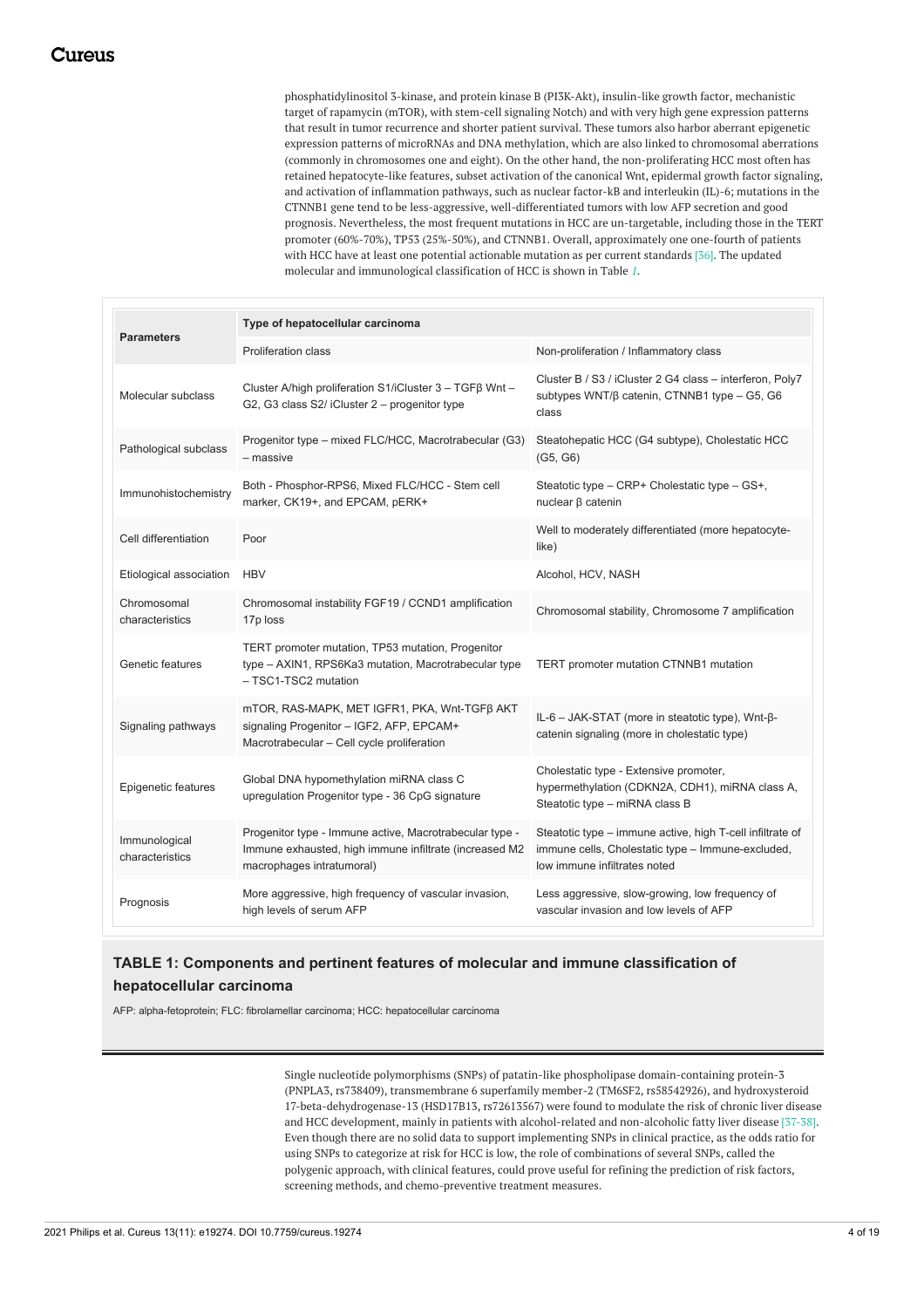The study of mutational signatures in the development of HCC has improved our understanding of the pathogenetic mechanisms of malignant transformation. Liver tumors bear specific molecular fingerprints of exogenous (tobacco, ultraviolet alcohol, exposure to aflatoxin-B and aristolochic acid), endogenous (DNA repair mismatch, age-related changes), or sporadic processes within their genomic structure. For example, in a subgroup of HCC, mainly from Asia, the A: T to T: A transversion preferentially in a CTG trinucleotide context (called signature 22) was identified, which was found to be the hallmark of exposure to aristolochic acid [39]. Understanding the mutational signatures associated with HCC may also help in designing precision treatments. For example, in HCC harboring mutational signatures of DNA repair deficiency, based on the particular repair defect, using either DNA damaging agents, such as poly (ADP-ribose) polymerase (PARP) inhibitors (that induce synthetic lethality) or immunotherapies, may be utilized [40]. The development of HCC in a non-cirrhotic liver has been studied in two scenarios. The occurrence of HBV-related HCC in a non-fibrotic liver was demonstrated due to the action of the viral oncoprotein HBx through insertional mutagenesis. Viral insertion near a cancer gene modifies the expression or function of the gene leading to malignant transformation in the absence of cirrhosis. The main genes recurrently targeted by HBV insertions include TERT, MLL4, CCNA2, and CCNE1. Similarly, it was recently shown recurrent viral insertions of adeno-associated virus type 2 led to mono-strand defective DNA virus insertion into human DNA within the hepatocytes that resulted in malignant transformation. Thus, specific events can dictate HCC development in a non-cirrhotic liver, which forms an area of active research [41-42].

Dysbiosis, or quantitative and qualitative alterations of the gut microbiota, is well-known to be associated with chronic liver disease and cirrhosis. Recent evidence suggests the important role played by the gut microbiota in the development of HCC in cirrhosis. The disruption of the intestinal barrier, continuous exposure of the liver microenvironment to microbe-associated molecular patterns (MAMPs), and damageassociated molecular patterns, along with microbial metabolites that sustain local and systemic inflammation, as well as host antitumor immune responses, are implicated in cancer formation in the background of cirrhosis. The role of the microbiota in this regard may be dichotomous, i.e., they promote tumor formation as well as regulate antitumor responses. Gut bacterial bile acid metabolism resulting in decreased primary and increased secondary bile acids modulate liver sinusoidal cells and CXCL16 dependent natural killer T-cell recruitment as well as the senescence-associated secretory phenotype of hepatic stellate cells. Bacterial metabolites, such as trimethylamine and trimethylamine N-oxide (TMA/TMAO, generated in the presence of choline deficiency due to a change in bacterial metabolism) and (possible role of) endogenous ethyl alcohol, contribute towards hepatocarcinogenesis. Bacterial MAMPs, such as toll-like receptor (TLR)-4 agonist lipopolysaccharide and TLR-2 agonist lipoteichoic acid, act on liver stellate cells to promote the secretion of the hepato-mitogen epiregulin. The MAMPs also act on macrophages to trigger tumor-promoting inflammation as well as hepatic stellate cell activation and fibrosis, which advance HCC development [43].

The first study to profile intestinal microbiota in cirrhosis patients with and without cirrhosis demonstrated that the profile of gut microbiota associated with the former was characterized by increased fecal counts of Escherichia coli [44]. In another study in patients with hepatitis B virus-related cirrhosis and HCC, the authors found that the fecal microbial diversity increased from cirrhosis to early HCC with cirrhosis. Phylum Actinobacteria was increased, while Verrucomicrobia was reduced in early HCC compared to cirrhosis. The genera Gemmiger and Parabacteroides were enriched in early HCC compared to cirrhosis and butyrateproducing genera (beneficial) were decreased while those secreting lipopolysaccharides were increased in early HCC compared to controls. Nevertheless, in the mouse model of cirrhosis dysbiosis, a butyrateproducing inulin-rich diet promoted HCC development [45-46]. In patients with NASH-cirrhosis, those with HCC had increased levels of Bacteroides and Ruminococcaceae, whereas Akkermansia and Bifidobacterium were reduced (also inversely correlated with calprotectin concentration) when compared to those without HCC [47]. In cirrhosis patients with HBV-related HCC compared to those with HCC due to nonviral cirrhosis, the authors found that the richness of stool microbiota in the former was much higher than in healthy controls and those with nonviral related HCC. Stool from patients with nonviral HCC harbored proinflammatory bacteria, such as Escherichia Shigella, Enterococcus with a reduction in the levels of Faecalibacterium, and Ruminococcus, leading to the paucity of anti-inflammatory short-chain fatty acids within the luminal milieu [48].

#### **Updates on biomarkers and their utility in HCC**

#### *Protein Biomarkers*

To date, alpha-fetoprotein (AFP) is the only phase 5 biomarker (cancer control; the impact of screening on reducing the burden of disease in the population is quantified) approved for the surveillance and diagnosis of HCC in combination with ultrasonography for the former and multiphasic computed tomography or magnetic resonance imaging in the latter. The poor functionality of AFP (sensitivity for early HCC, 39% to 64%; specificity, 76% to 97%) and its ineffectiveness in accurately detecting early HCC has led to further research into identifying better biomarkers for early diagnosis during surveillance [49]. The change in AFP value over time was found to be superior to a single-point AFP value for the detection of early-stage HCC. The change in AFP was recently integrated into the validated Hepatocellular Carcinoma Early Detection Screening (including patient's current level of AFP, rate of AFP change, age, level of alanine aminotransferase, and platelet count) algorithm [50].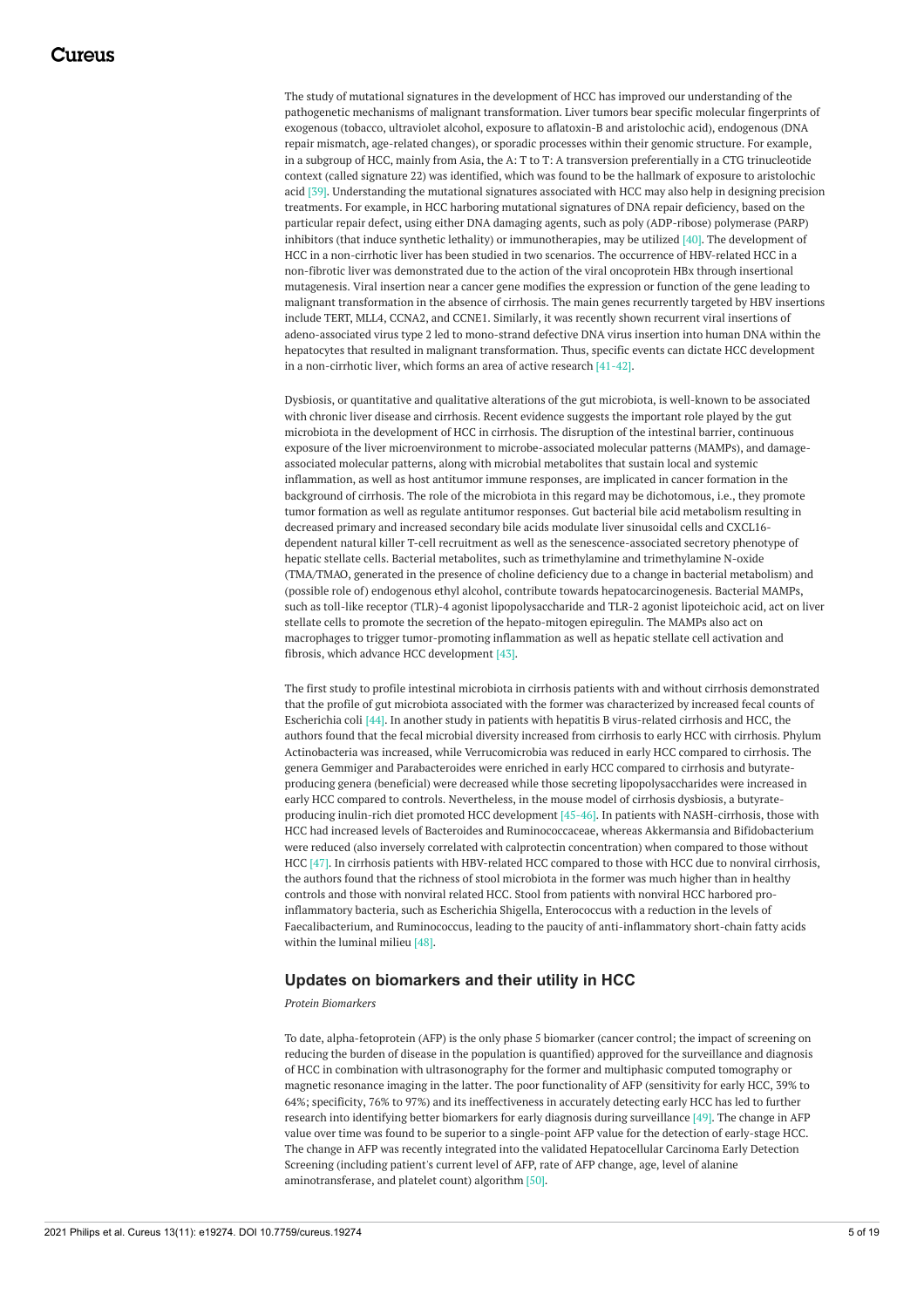Prothrombin induced by vitamin K absence II (PIVKA-II or des-gamma-carboxy prothrombin, DCP), was demonstrably higher in early-stage HBV-related HCC than in chronic hepatitis B when AFP was found normal. DCP is an abnormal prothrombin formed in the presence of vitamin K deficiency, resulting from dysfunctional intracellular transport mechanisms, defects in gamma-carboxylase enzyme, and cytoskeletal changes that impair vitamin K uptake in malignant hepatocyte transformation. Higher DCP levels were also found to be associated with worse clinical behavior and shorter disease-free survival. DCP quantification suffers inconsistency in the presence of vitamin K deficiency, oral anticoagulant use, and malnourished patients with alcohol-associated cirrhosis. Recently, it was shown that DCP does not increase discriminatory power when combined with AFP and lens culinaris agglutinin-reactive glycosylated form of AFP (AFP-L3) for early HCC detection [51].

AFP-L3 was found to be insensitive in the diagnosis of HCC in patients with low-level AFP and, hence, using a better fraction method, AFP-L3% with a specificity of 85.1% was demonstrated to have better utility in patients with AFP-negative liver cancer. The greatest clinical utility of AFP-L3 or DCP has been shown to be in patients with intermediate AFP values (20-200 ng/mL) with high specificity for HCC [52].

Higher levels of osteopontin, an integrin-binding phosphoprotein that mediates cell signaling involved in regulating tumor progression, is another biomarker that was found to be associated with dedifferentiation and vascular invasion of aggressive HCC [53].

Midkine, a heparin-binding growth factor involved in cell growth, invasion, and angiogenesis during malignant transformation, was elevated in patients with very early-stage HCC [54].

Dikkopf-1, a glycoprotein that functions as a secretory antagonist of the Wnt/B-catenin signaling pathway, has a sensitivity for the detection of early-stage HCC in the range of 70%-72% with a specificity of 87%-90%. Nevertheless, preliminary data suggest that the etiology of liver disease could affect DKK1 performance as an early detection biomarker, which remains to be studied further [55].

Glypican-3, a cell surface heparan sulfate proteoglycan, was found to have a specificity of >95%, demonstrating its potential utility as a complementary biomarker to increase the sensitivity of AFP. Alpha-1 fucosidase (AFU), a lysosomal enzyme, was found to be elevated in patients with HCC, but with low specificity, as it was also shown to be overexpressed in diabetes, pancreatitis, and hypothyroidism, with variances across race and ethnicities. Nonetheless, a small study showed that the AFU activity was elevated in 85% of patients at least six months before the detection of HCC. Golgi protein-73 (GP-73), a transmembrane protein expressed in epithelial cells, identified as a potential biomarker of HCC through glycoproteomics, is also elevated in advanced fibrosis secondary to HBV or HCV infection. The squamous cell carcinoma antigen (SCCA), a serine protease inhibitor present in the squamous epithelium, is expressed by neoplastic epithelial cells and hepatocytes and has a high sensitivity for HCC but lacks specificity in differentiating HCC from cirrhosis. The fucosylated kininogen, when combined with AFP, was found to show good biomarker performance in identifying patients with early HCC. Similarly, another highly fucosylated glycoprotein called serum paraoxonase 1 (PON1) was found to be useful in the diagnosis of AFP-negative early HCC [56].

Heat shock protein 90alpha (Hsp90α) was found to be significantly elevated in liver cancer patients and positively associated with tumor staging in a large-scale multicenter clinical study [57].

Angiopoietin-like protein 2 (ANGPTL2), a secretory glycoprotein, overexpressed in HCC, was found to gradually elevate with the progression of liver injury. In patients with HBV-related liver disease, ANGPTL2 levels increased with increasing severity of fibrosis and peaked in patients with HCC associated with HBV. This was demonstrably useful for the detection of AFP-negative liver cancer [58].

The serum-detectable, cleaved, soluble extracellular portion of the transforming receptor tyrosine kinase (sAxl), a member of the tumor-associated macrophage family, was found to have sensitivity 84.6% and specificity 76.3% for the diagnosis of AFP-negative HCC with higher diagnostic performance than that of AFP for early HCC [59]. The use of high-sensitivity C-reactive protein along with AFP improved diagnostic performance with an area-under-receiver-operating-curve 0.998 and sensitivity reaching 94% [60]. High serum (enzyme-linked immunoassay (ELISA) or flow cytometric method) level of pretreatment peripheral programmed cell death ligand 1 (PPPD-L1) was associated with increased mortality as well as recurrence rate in HCC [61].

Other protein biomarkers that have been tested in phase I and phase II studies pending further validation include aldo-keto reductase family 1, member 10 (AKR1B10; cut-off value 267.9 pg/mL) with both diagnostic and prognostic value; high mobility group box 3 (HMGB3; cut-off value > 2 ng/mL) family of chromosomal proteins correlating with poor overall survival and disease-free survival; the oncofetal sal-like protein 4 (SALL4) associated with more aggressive form of HCC; serum levels of glutamine synthetase the enzyme that catalyzes glutamine synthesis, a major source of energy for tumor cells; trifucosylated N-glycan of alpha-1 acid glycoprotein (AGP) demonstrated in HCC patients but absent in healthy controls and most cirrhosis patients; autoantibodies to tumor antigens such as anti-centromere protein F and anti-heat shock protein;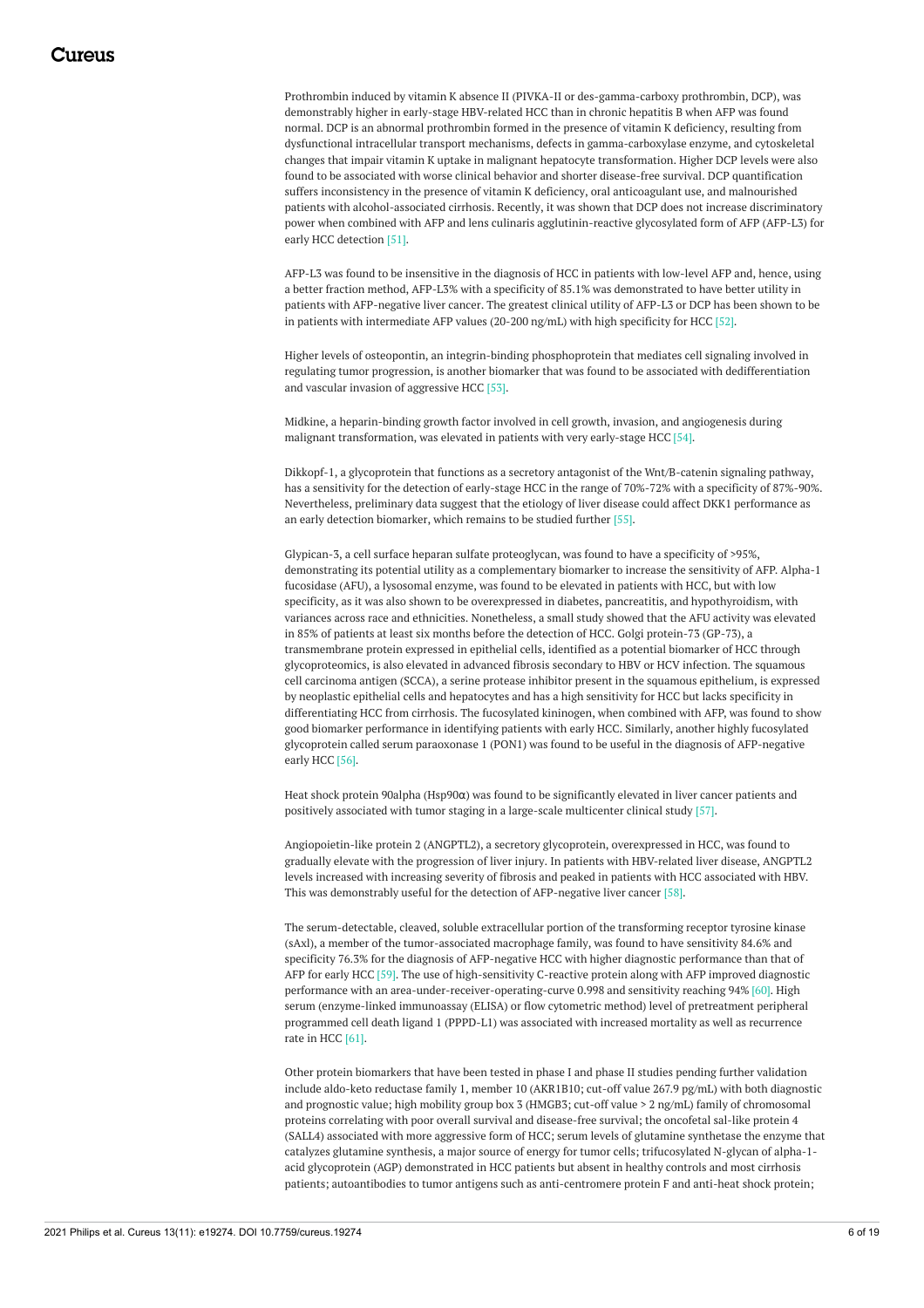and more recently, serum S100P, a novel differential diagnostic marker for HCC with the potential to predict tumoral portal vein thrombus and microvascular invasion status pre-surgery [62-63].

Analysis of tissue interstitial fluid identified two overexpressed extracellular matrix proteins, SPARC and thrombospondin-2, which were valuable for the diagnosis of HCC, and patients with high thrombospondin-2 levels experienced shorter disease-free and overall survival [64]. Recently, utilizing liquid chromatographymass spectrometry, a biomarker panel consisting of the protein metabolites, phenylalanyl-tryptophan, and glycocholate demonstrated good sensitivity in distinguishing HCC from cirrhosis and healthy controls. Furthermore, the panel was also found to have prowess in detecting AFP-negative HCC as well as solitary HCC nodules, or at most two nodules less than 3 cm in diameter. In another study, the levels of taurodeoxy cholic acid and 1,2-diacyl-3-β-d-galactosyl-sn-glycerol increased with the progression from chronic HBVrelated liver disease to cirrhosis to HCC transformation, whereas the levels of 5-hydroxy-6E,8Z,11Z,14Z,17Zeicosapentaenoic acid, and glycyrrhizic acid were found to gradually decrease with liver disease progression [65-66].

#### *Genomic/Gene-Based Biomarkers*

Dysregulated expression of circulating non-coding RNAs called microRNAs (miRNA) promotes tumorigenesis. Of these, miRNA-21 (oncogenic) and miRNA-199a (tumor suppressor) have been proposed as potential biomarkers for the early diagnosis of HCC. Similarly, the low level and downregulation of miRNA-542 and miRNA-139 were associated with poor prognosis, larger tumor size, metastatic disease, and vascular invasion. Multiple candidate miRNAs for the early detection and prognostication of HCC in genomic biomarker panels or combined with other biomarkers are under evaluation in phase I and phase II studies. Nevertheless, the lack of standardized detection protocols and data normalization across studies portend difficulty in interpreting actual evidence from miRNA-based investigations [67].

A specific type of long noncoding RNAs (lncRNA), an important regulator of carbohydrate and lipid metabolism, called the IncRNA Ftx, was found to be associated with glycolysis stimulation and HCC progression. This novel biomarker is currently studied as a prototype for early diagnosis and targeted therapy of HCC [68].

Liquid biopsy evaluation for HCC detection involves the detection of tumor-associated factors on blood samples. DNA mutations associated with HCC detected as cell-free DNA in plasma or urine have been shown to be of use in risk stratification and early cancer detection. TERT-promoter mutated plasma DNA showed 87% sensitivity for HCC detection in chronic HCV-related cirrhosis patients. Similarly, circulating cell-free methylated DNA (involved in carcinogenesis) for the early detection of HCC is undergoing validation as part of biomarker panels. The VEGF-A gene amplifications identified in circulating cell-free methylated DNA are associated with better outcomes in patients receiving sorafenib. Circulating tumor cells (CTCs) are considered potential biomarkers for the detection of HCC. Nonetheless, a recent meta-analysis concluded that a CTC assay was not recommended as an independent HCC diagnostic tool, but was strongly associated with poor clinicopathologic characteristics indicative of poor prognosis [69]. Nonetheless, liquid biopsyrelated evaluations lack level 1 evidence supporting its role as a novel biomarker in HCC for clinical application.

Genetic variation, such as single nucleotide polymorphisms (SNPs) in the death receptor domain 4 gene, and the susceptibility to hepatitis C-related HCC were recently demonstrated. The A1322G SNP for the AG and GG genotype indicated a predisposition towards the development of HCC. A genome-wide association study identified an SNP variant in the gene tolloid-like 1 (TLL1) on chromosome 4, which was identified as a marker of interest in HCC risk and development. Similarly, a meta-analysis of 4528 HCC cases found that the AA allele increased the risk of developing HCC among the Asian and African populations while there was a risk of HCC with the GG allele among the Caucasian population [70-72].

#### *Other Biomarkers and Composite Models*

Apart from the role of gut microbiota in the promotion of tumorigenesis in patients with cirrhosis, the oral microbiome was found to be useful as a diagnostic biomarker for HCC. The oral microbiome, studied through 16s RNA sequencing, sampled from the tongue coat revealed that oribacterium and fusobacterium could distinguish liver cancer patients from healthy subjects. Furthermore, the microbial gene functions related to the categories of nickel/iron transport and amino acid transport were significantly different between liver cancer patients and healthy subjects [73].

The BALAD score, consisting of bilirubin, albumin, Lens-culinaris fraction of AFP, AFP, and DCP (variables in a linear relationship, six prognostic groups) and the modified BALAD-2 (variables in a continuous relationship, four prognostic groups) model categorizes the risk of liver cancer with a score > 0.24 being the highest risk for HCC development. Similar to the BALAD score, the GALAD (gender, age, AFP-L3, AFP and DCP,) model has been used to identify early HCC in patients with nonalcoholic steatohepatitis-related cirrhosis with a sensitivity of 81.4% and specificity of 89.1% [74-75]. The Doylestown algorithm, which includes log-AFP, age, gender, alkaline phosphatase, and alanine transaminase, has been demonstrated to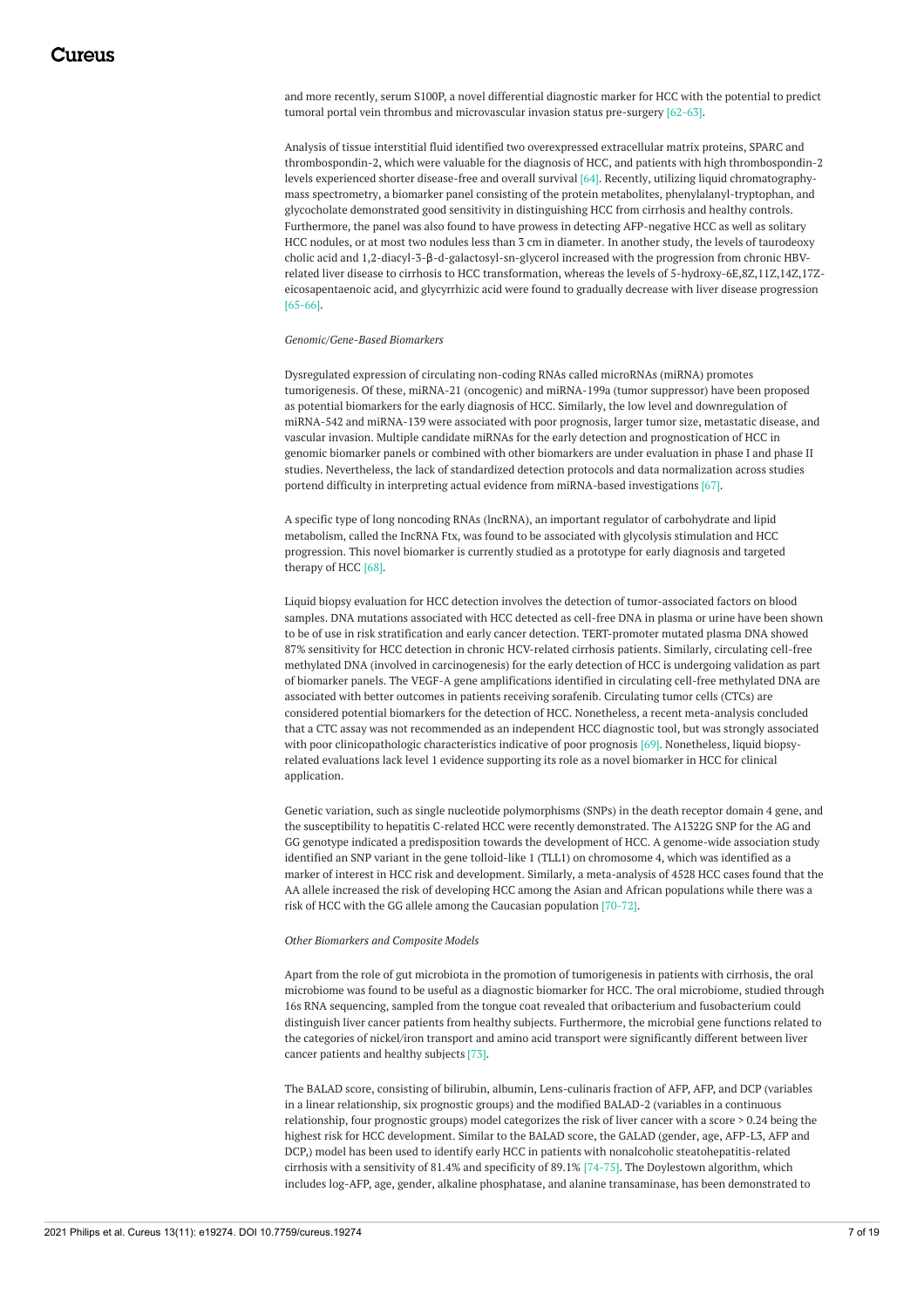have good prediction power for the diagnosis of early-stage HCC. In patients with low AFP (<20 ng/mL), the algorithm with the addition of fucosylated kininogen demonstrated an 89% detection rate for HCC [76].

The Hepatocellular Carcinoma Early Detection Screening (HES) algorithm, which includes age, AFP, rate of AFP change, ALT, and platelet count, was validated in a phase II study in HCV-related HCC. The algorithm was better than AFP alone in HCC detection in the six months prior to clinical diagnosis (sensitivity 53%; 10% false-positive rate) but requires validation in other nonviral etiologies of cirrhosis [77].

Machine learning methods utilizing the computational approach of relative expression ordering and maximum redundancy minimum relevance feature on microarray datasets revealed an '11-gene pair' that had an outstanding 'signature' for the early diagnosis of HCC in a recent study [78].

Applying deep learning to pathological images of HCC, the authors established a 'tumor risk score' to evaluate patient outcomes. They found that the predictive ability of the risk score was superior to and independent of clinical staging systems and could evenly stratify patients into up to five groups with significantly different prognoses. Pathological features of sinusoidal capillarization, prominent nucleoli and karyotheca, nucleus/cytoplasm ratio, and infiltrating inflammatory cells, were the main features of the risk score [79]. The summary schematic of biomarker updates in HCC is shown in Figure *[1](#page-7-0)*.

<span id="page-7-0"></span>

#### **FIGURE 1: Schematic representation of biomarkers**

This diagram represents all the pertinent biomarkers that are currently in use and those with potential for future use in the surveillance and diagnosis of hepatocellular carcinoma. The biomarkers are divided into protein-, genome- and microbiota-based markers.

AFP - alpha-fetoprotein, DCP - des-gamma-carboxy-prothrombin, PIVKA - protein induced by vitamin K absence or antagonist, SCC - squamous cell carcinoma, PPPD-L1 - pretreatment peripheral programmed cell death ligand-1, AKR1B - aldo-keto reductase 1B, HMBG - high-mobility-group-box, AFP-L3 - third electrophoretic form of lentil lectin-reactive AFP, SNP - single nucleotide polymorphism, miRNA- micro-RNA

### **Updates on imaging for HCC**

Dynamic phase-contrast imaging is the standard imaging modality for the diagnosis of HCC. A recent study evaluated the diagnostic performance of contrast-enhanced computed tomography (CT) compared to MRI with extracellular contrast agents (EC-MRI) and MRI with gadoxetic acid (EOB-MRI) for HCC detection in patients with liver cirrhosis using liver explant as the reference. The authors found that EOB-MRI outperformed CT and EC-MRI for per-patient HCC detection sensitivity and was equivalent to EC-MRI for per-lesion sensitivity. MRI methods outperformed CT for the detection of HCCs sized 1-1.9 cm. Sensitive, abbreviated MRI protocols using specific contrast agents may be useful for the detection of early HCCs in cirrhosis [80]. Apart from the classic features on dynamic contrast imaging, a sharp focus on ancillary features helps in confirming the diagnosis of HCC. The presence of diffusion restriction and hypointensity on the hepatobiliary phase are suggestive of malignancy. In the presence of both features, in a hypervascular lesion without washout or an iso- or hypovascular lesion in the cirrhotic liver, the likelihood of HCC is high. Other imaging features, such as the presence of capsule-corona enhancement, fat content, mosaic architecture, and hyperintensity on T2-weighted images, favor the diagnosis of HCC. Another recent study showed that a hepatobiliary phase hypointense nodule without arterial phase hyperenhancement observed on gadoxetic acid-enhanced MRI was a strong indicator of the subsequent development of hypervascular HCC in patients with chronic liver disease [81-82].

Intravoxel incoherent motion (IVIM), a novel MRI technique, was recently used to study both diffusion and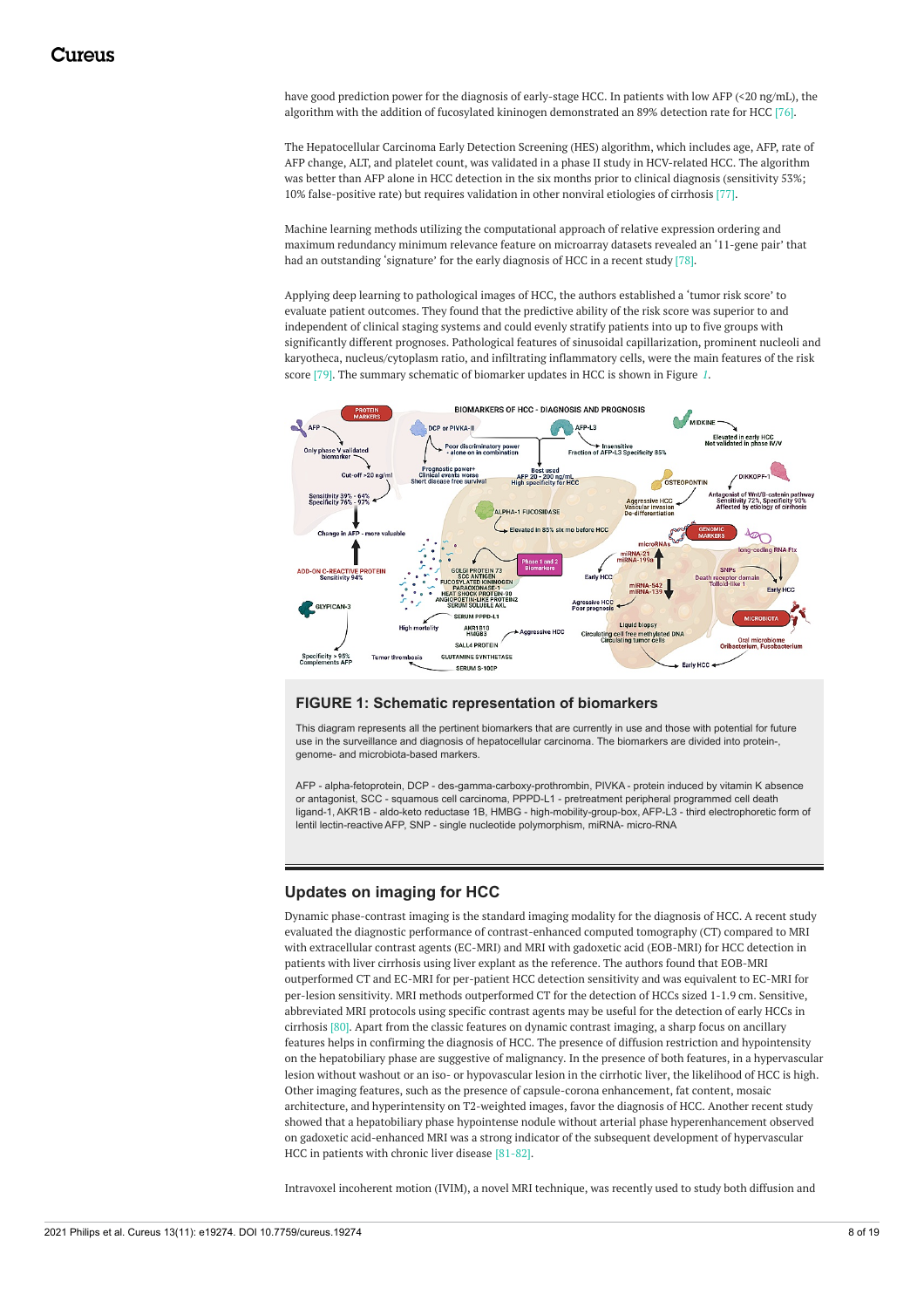perfusion effects on liver lesions, without the need of intravenous contrast injections, useful in patients with renal impairment, contrast allergy, or to abate the long-term effects of gadolinium deposition. It can also be used to identify responders or non-responders to locoregional therapy, especially in the presence of contraindications for contrast use [83].

Diagnostic evaluation and imaging response to locoregional therapy in HCC is currently evaluated using Liver Imaging Reporting and Data Systems (LI-RADS) version 2018, which offers a comprehensive approach for a lesion-by-lesion assessment of cirrhotic nodules. In the updated version, criteria for viable and nonviable HCC and of non-evaluable tumors, as well as equivocal viability, were introduced. The viable tumor measurement obtained from the LI-RADS algorithm was utilized for patient-level response assessment via modified Response Evaluation Criteria in Solid Tumors (mRECIST; using the single largest diameter of the viable enhancing tumor during the arterial phase). The mRECIST imaging criteria were found to be a good predictor of survival and for the assessment of the antiangiogenic effect of transarterial embolotherapeutic procedures for HCC [84].

Although positron emission tomography-computed tomography (PET-CT) has very low sensitivity for the detection of smaller or well-differentiated lesions, PET-CT with 18F-fluorodeoxyglucose (18F-FDG) is useful for the useful prognostication of aggressive and poorly differentiated HCC. A recent study reported a specificity of 92% for differentiating bland from tumor thrombus using 18F-FDG PET-CT, with a mean maximum standard unit value of 4.3 for tumor thrombus. Furthermore, the presence of FDG uptake in the thrombus has been demonstrated to be a prognostic factor for overall survival and useful for the risk stratification of patients with HCC [85]. Finally, radiomics, an advanced imaging analysis in which applied computational methods for the extraction of quantitative imaging features have been utilized for identifying additional information otherwise undetectable by the human eye. For example, studies have shown that CTbased texture radiomics correctly classified bland from malignant portal vein thrombus in HCC and sensitively predicted microvascular invasion on CT imaging [86-87].

### **Updates on non-surgical treatments for HCC**

The BCLC clinical algorithm, the most utilized staging system, provides a rationale for clinical decisionmaking and staging in patients with HCC. It includes prognostic, clinical, and tumor characteristics such as total bilirubin, clinically significant portal hypertension, preserved liver function, and Eastern Cooperative Oncology Group (ECOG) performance status. Other staging algorithms in use include the Cancer of the Liver Italian Program (CLIP), the Groupe d'Etude et de Traitement du Carcinome Hépatocellulaire (GRETCH) staging from France, the Chinese University Prognostic Index (CUPI), the Japan Integrated Scoring system (JIS), which integrates the Tumor-Node-Metastasis (TNM) staging with the Child-Pugh score; and recently, the Hong Kong Liver Cancer (HKLC) group system, all of which are in use in their respective regions of derivation and validation. Treatments for HCC are divided into locoregional interventions, including ablative, transarterial, and radiation therapies; systemic, including combination treatments and surgical management [88].

### **Locoregional therapies**

Image-guided percutaneous ablative therapies are minimally invasive, potentially curative treatment options for Child-Pugh class A or B patients with BCLC stage 0 or A tumors. Available modalities in this group include chemical ablation techniques like percutaneous ethanol and acetic acid injection (PEI), and energy-based ablation techniques like radiofrequency ablation (RFA), microwave ablation (MWA), cryo/laser ablation, irreversible electroporation (IRE), and electrochemotherapy (ECT). A brief summary of ablation procedures for HCC is shown in Table *[2](#page-9-0)*.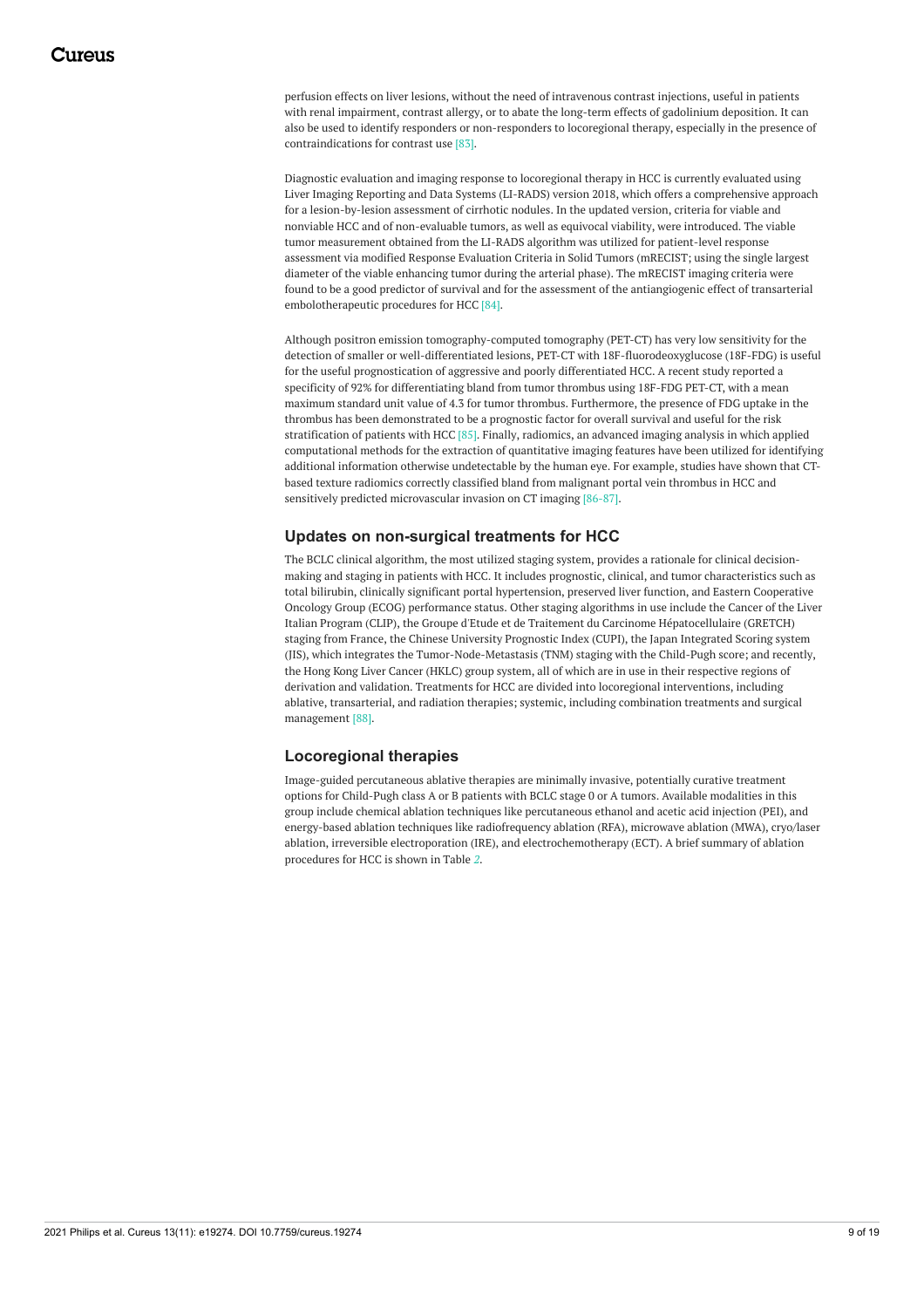## Cureus

<span id="page-9-0"></span>

| <b>Characteristics</b> | Radiofrequency ablation                                                                             | <b>Microwave ablation</b>                                                                               | Cryoablation                                                                                         | Irreversible electroporation                                                                                       |
|------------------------|-----------------------------------------------------------------------------------------------------|---------------------------------------------------------------------------------------------------------|------------------------------------------------------------------------------------------------------|--------------------------------------------------------------------------------------------------------------------|
| Energy type            | Electromagnetic energy<br>(375-500 KHz)                                                             | Electromagnetic energy<br>(915 MHz or 2.45 GHz)                                                         | Argon-helium gas                                                                                     | Electric pulse (1500-3000 V/cm)                                                                                    |
| Mechanism of<br>action | Coagulation necrosis                                                                                | Coagulation necrosis                                                                                    | Cellular dehydration                                                                                 | Cell membrane disruption                                                                                           |
| Indications            | Solitary or multiple tumors<br>(fewer than 3 none more<br>than 3 cm in size)                        | Solitary or multiple tumors<br>(fewer than 3 none more<br>than 3 cm in size)                            | Larger tumors close to<br>major vascular structures,<br>biliary trees, or other<br>vulnerable organs | Lesions in close proximity to<br>major vascular or biliary<br>structures                                           |
| Contraindications      | Biliary obstruction, lesions<br>in close proximity to<br>vessels and other critical<br>structures   | Biliary obstruction, lesions<br>in close proximity to critical<br>structures                            | Coaqulopathy                                                                                         | Patients with arrhythmias,<br>pacemakers, and epilepsy                                                             |
| Advantages             | Well-established, ideal for<br>small tumors, no-touch<br>technique                                  | Faster heating over a<br>larger volume, less<br>sensitive to heat sink<br>effect                        | Real-time monitoring of<br>ablation zones, less post-<br>procedural pain                             | Absence of thermal necrosis,<br>does not affect adjoining critical<br>structures, no-touch technique               |
| <b>Disadvantages</b>   | Susceptible to a heat sink,<br>tissue impedance, thermal<br>damage to adjoining vital<br>structures | Less predictable and<br>elliptical zone of ablation,<br>thermal damage to<br>adjoining vital structures | Usually requires multiple<br>probes, increased<br>bleeding risk, and risk of<br>cryoshock            | Multiple probes, a requirement<br>of general anesthesia and deep<br>muscular blockade, limited data<br>on efficacy |

## **TABLE 2: Characteristics of various ablative modalities used in the management of hepatocellular carcinoma**

The majority of the guidelines now recommend PEI only in cases where other ablative techniques cannot be used due to reasons like enterobiliary reflux and adhesion to the gastrointestinal tract. For tumors 2-3 cm in size, RFA is an acceptable alternative to resection. The main predictor of RFA treatment failure is tumor size, with the threshold of 3 cm diameter defining better responses, which decline dramatically with an increase in tumor size. In general, thermal ablation is aimed at inducing a 10 mm margin around the tumor edge to remove the surrounding small, undetected microsatellites. These cancer niches are frequent in tumors >3 cm and might explain the decrease in the efficacy of local ablation beyond this size cut-off. Newer generation probes like internally cooled separable cluster electrodes (Octopus®, Starmed, South Korea) and multibipolar ablation (mbp-RFA; CelonLabPower®; Olympus-Celon, Germany) can theoretically produce larger zones of ablation in a short period of time with the no-touch technique. Similarly, dual-channel RFgenerators with high power, multiple switching systems, cooled-wet perfused electrodes, and multi-tuned expandable electrodes have also been introduced to overcome the limitations of conventional RF systems, but adequate clinical evidence for the same is lacking [89].

Despite the apparent technical superiority of MWA over RFA, recent meta-analyses comparing percutaneous MWA and RFA demonstrated similar efficacy of the two techniques, with a trend towards better efficacy but increased complication rates in tumors >3 cm treated with MWA [90-91].

Cryoablation is based on repetitive freeze-thaw cycles in which, initially, high-pressure argon gas leads to the cooling of the metallic probe. Subsequent infusion of helium gas then causes a warming of the probe and the thawing of the tissue. These cycles cause cell death by intracellular ice crystal formation and lead to ischemia by the formation of ice crystals within the vasculature. Based on current evidence, cryoablation is an acceptable alternative to RFA and MWA in patients with large HCCs or when HCC nodules are located close to large vessels, biliary trees, or other vital structures [92].

Irreversible electroporation (IRE) is a non-thermal ablation technique that uses short pulses of high-voltage current to increase cell membrane permeability by altering the transmembrane potential, thereby disrupting the bilayer architecture and enabling molecules to cross the membrane through nanosized pores, inducing apoptotic cell death while preserving the structural integrity of the adjoining vessels and bile ducts. The overall experience with IRE is limited and its application in clinical practice is confined to select centers in patients in whom the proximity of tumors to vital structures compromises the safety of other ablative techniques [93].

Electrochemotherapy is another novel ablative therapy for HCC that combines reversible electroporation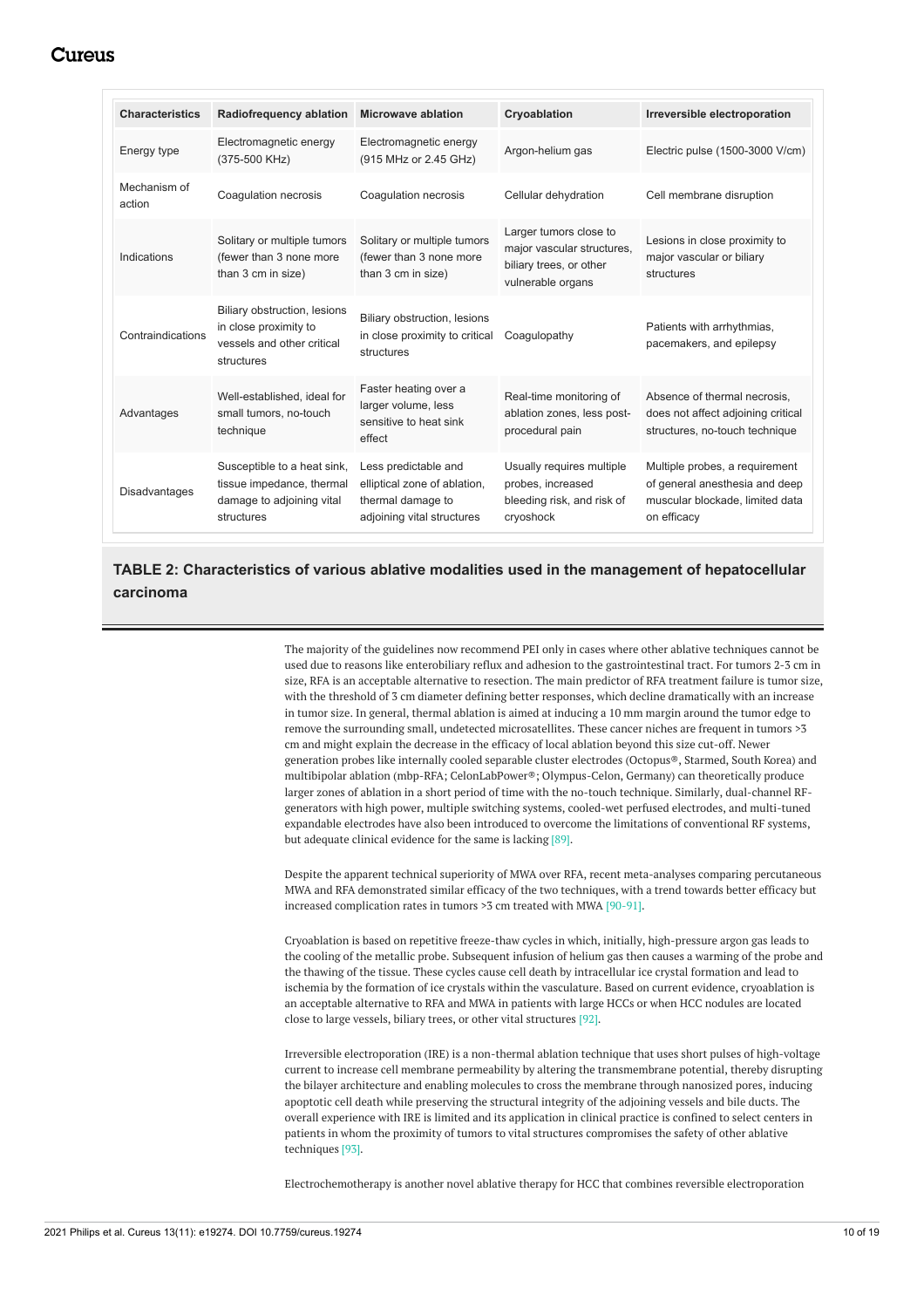with the concomitant administration of chemotherapeutic drugs. However, further studies are needed before electrochemotherapy enters routine clinical practice for the treatment of liver tumors [94].

TACE has been established as the most widely used therapeutic intervention for patients with intermediatestage HCC - BCLC stage B. This includes conventional transarterial chemoembolization (cTACE), drugeluting bead TACE (DEB-TACE), yttrium-90 radioembolization (Y-90 RE also called TARE), and bland embolization. In carefully selected patients, the median survival exceeds 40 months. A systematic review of TACE showed an objective response of 52.5% with mortality below 1%. Most of these deaths were due to liver failure, underlining the importance of patient selection for this therapy. DEB-TACE is at best non-inferior to cTACE in terms of survival benefit [95-96]. In the OPTIMIS study, the authors found that the proportion of patients with progressive disease increased with each subsequent TACE and response rates declined as the number of TACE sessions increased [97]. A recent prognostic model called the "6 and 12 score" was developed using treatment naïve, ideal candidates for TACE defined as Child-Pugh A-B7, performance status 0, no extrahepatic disease/portal vein thrombosis, and without portal hypertensive complications. This score stratified patients into three groups: those with scores  $\leq 6$ ,  $> 6$  but  $\leq 12$ , and  $> 12$ . The median overall survival in between groups was 49, 32, and 15.8 months, respectively [98]. In a large multinational cohort of HCC patients undergoing TACE, the hepatic arterial prognosis score (HAP, diameter of the largest HCC, serum AFP, albumin, and bilirubin) validation, the prognostic value of albumin-bilirubin (ALBI) score, and the impact of macrovascular invasion on survival were studied, followed by an expanded analysis. This resulted in the development of the TACE-predicted model which shed light on the additional prognostic power of tumor number, age, and etiology of underlying liver disease, enabling the prediction of post-TACE survival at the individual patient level - to identify those who would benefit from systemic therapy rather than radiological interventions [99].

Transcatheter arterial radioembolization (TARE) or selective internal radiation therapy (SIRT) is another evolving and promising transarterial treatment approach frequently used in patients with BCLC stage B tumors. Two distinct products for TARE - glass and resin microspheres embedded with yttrium-90 - are commercially available and appealing overall survival and tolerability in patients with HCC with PVT treated with glass microspheres have been reported. TARE failed to demonstrate a statistically significant improvement in overall survival compared with sorafenib, calling into question its utility in the BCLC-C stage and leading to a negative recommendation. However, subgroup analysis demonstrated that TARE might be better than sorafenib in patients with segmental PVT and low bilirubin. Currently, recommendations for TARE in the treatment of intermediate and advanced stage HCC are based on level 2 evidence [100-102].

SBRT is a highly conformal technique of external beam radiation therapy, delivering high radiation doses in a small number of fractions to a focal target using multiple, nonparallel radiation beams. The beams converge on the target lesion, minimizing radiation exposure to the normal liver parenchyma. In contrast to RFA/TACE treatment, patients with lesions located close to the liver surface, directly adjacent to large vessels, or portal vein thrombosis as well as patients presenting with extensive ascites are still candidates for SBRT. On the other hand, patients with lesions directly adjacent to structures with low radiation tolerance like small bowel or stomach are not ideal candidates because dose reduction may be necessary. Multiple studies have also compared the efficacy of SBRT with other locoregional therapies. A systematic review of studies comparing RFA and SBRT showed that both techniques achieved similar local control of disease, although RFA was superior in terms of overall survival. Several retrospective studies, cohort studies, and small RCTs have reported that SBRT as primary therapy for intermediate HCC can achieve a two-year local control of up to 80%. A retrospective study of TACE versus SBRT in patients with a tumor 3-8 cm in size showed comparable local tumor control and survival. Other investigations have shown superior local control for SBRT compared with TACE with lower toxicity, but similar overall survival [103-106].

Proton-beam therapy (PBT) has been applied to treat large HCC and those associated with vascular invasion safely. PBT was found to be safe and effective for HCC patients with inferior vena cava tumor thrombosis, especially those associated with a single lesion. The first phase III randomized controlled trial to evaluate the clinical outcomes of PBT vs. RFA in patients with recurrent small HCC found that PBT was not inferior and was quite safe for use. Further studies on this modality and the population that would benefit are unmet needs [107-108]. Multiple studies have explored the role of a combination of locoregional therapies in HCC. Theoretically, TACE prior to RFA will decrease the heat-sink effect and may increase the ablation zone. In addition, TACE will take care of the satellite nodules that are more common with larger lesions. A recent meta-analysis of pooled data from 928 patients showed that the use of TACE plus RFA for intermediate-stage hepatocellular carcinoma can attain higher tumor response rates, and improve survival rates than TACE alone. However, heterogeneity in the patient selection criteria, the combination of modalities used in these studies, and the varying endpoints preclude the derivation of any robust conclusions at this point in time [109].

#### **Systemic therapies**

For a whole decade, from 2007 to 2017, multiple studies validated various therapeutic options for HCC. The findings of the Sorafenib in Patients With Advanced Hepatocellular Carcinoma (SHARP study) led to sorafenib being the only drug approved for the treatment of advanced HCC. This changed when regorafenib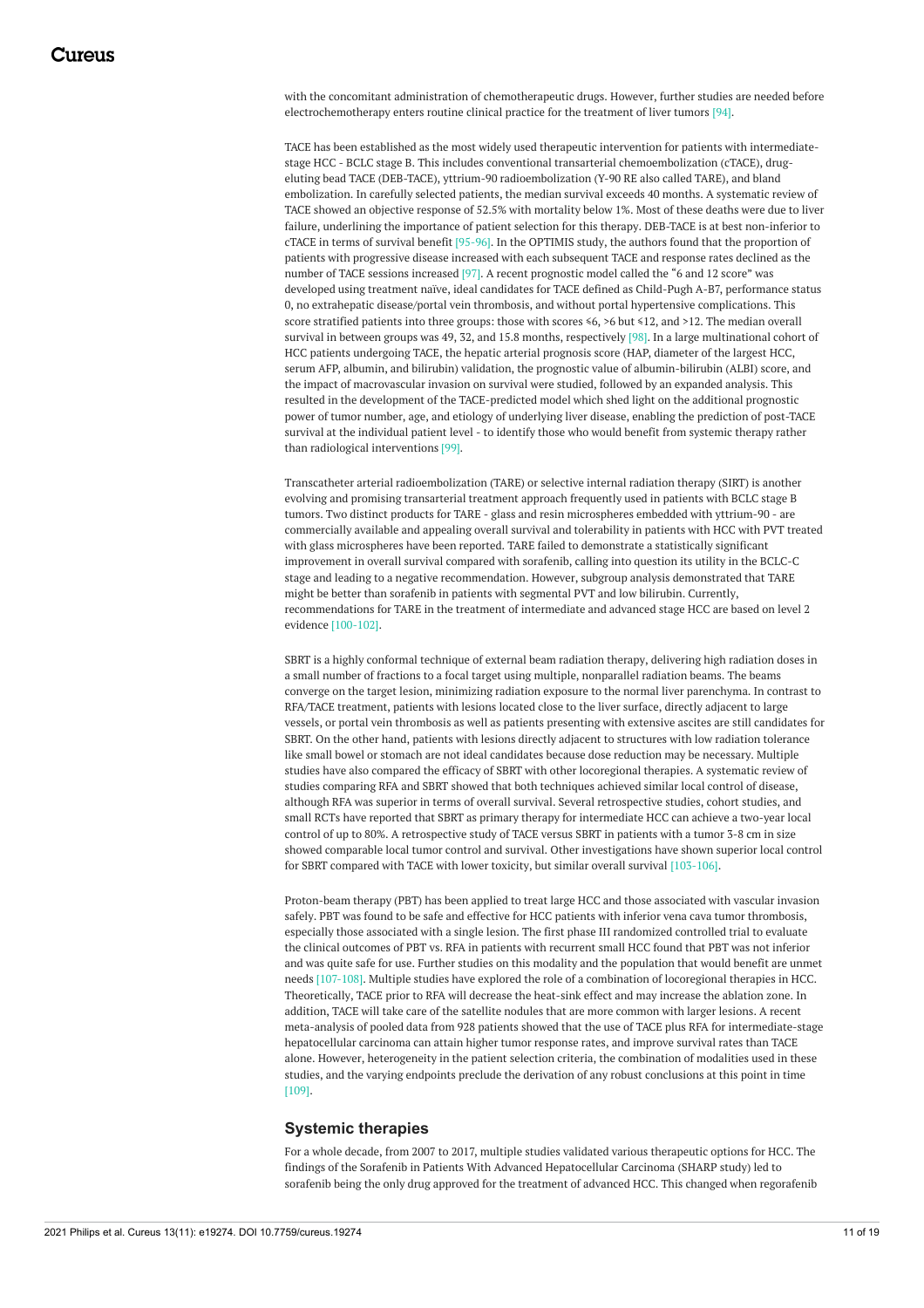was given second-line status for patients who progressed on sorafenib as per the Study of Regorafenib After Sorafenib in Patients With Hepatocellular Carcinoma (RESORCE) study. Multiple phase III studies followed that led to the approval of lenvatinib, as it was found to be non-inferior to sorafenib in overall survival as first-line as per the REFLECT trial. Further, cabozantinib and ramucirumab, the latter, the first biomarker selected treatment option for HCC patient population with previous exposure to sorafenib and AFP ≥400 ng/mL were approved. Nivolumab, as per the CheckMate 040/459 Study Group and pembrolizumab according to the KEYNOTE-224/240 Study Group were the first monoclonal antibodies to receive accelerated approval as second-line agents based on phase II trials in the United States [110].

Most of these drugs are small-molecule multikinase inhibitors of the vascular endothelial growth factor receptor (VEGFR) or monoclonal antibodies targeting VEGFR or programmed cell death receptor-1 (PD-1) and programmed cell death ligand 1 (PD-L1). The definitive role of single-agent immunotherapy is yet to be proven. In this regard, targeting both angiogenesis and immune checkpoint blockade was an area of interest, which later paid off. In HCC, the malignant cell escape from immune surveillance is mainly due to hypoxia within the tumor microenvironment due to an altered blood supply. Hypoxia reduces the functioning of immune effector cells and in the tumor environment, the activities of myeloid-derived suppressor cells and dendritic cells are reduced along with activation of hypoxia-inducible factor 1 alpha, which upregulates PD-L1 expression leading to the progression or recurrence of the tumor. Antiangiogenic treatments, such as sorafenib, can also induce hypoxia that furthers immune evasion of tumor cells. A study investigating the combination of the anti-PD-L1 antibody atezolizumab with the anti-VEGF antibody bevacizumab (IMbrave 150 Study Group) tested the hypothesis that bevacizumab would increase the activation of CD8+ T cells by reversing the immunosuppressive effects of VEGF, thereby inducing immunosuppressive cells such as regulatory T cells, tumor-associated macrophages, and myeloid-derived suppressor cells towards cytotoxicity against tumor cells. This combination was shown to improve overall and progression-free survival better than sorafenib and hence is currently the first line treatment for previously untreated, unresectable HCC. This probably steers sorafenib and lenvatinib as second-line therapies and the rest as third-line therapies in the management of advanced HCC  $[111-113]$ . The results of multiple studies in phases II and III are ongoing with respect to systemic therapies in combination strategies. Other novel therapeutic targets for HCC include inhibitors of transforming growth factor (TGF)-β, c-Met, also called tyrosine-protein kinase Met or hepatocyte growth factor receptor and fibroblast growth factor receptor 4 [114].

### **Combination of locoregional and systemic therapies**

Even in the presence of evidence for a survival benefit for TACE in patients with BCLC stage B HCC, it remains a modality for palliation. TACE results in the creation of a hypoxic environment, which induces neoangiogenesis through the stimulation of VEGF and other pathways that lead to revascularization and residual or recurrent tumor growth. To address this issue, the addition of angiogenesis inhibitors, such as sorafenib, has been utilized in multiple studies. Different protocols exist such as sequential, interrupted, and continuous treatment. The continuous protocol helps minimize the antigenicity induced by TACE and maximizes potential synergy. Nevertheless, this may also increase the risk of hepatotoxicity, and it is presumed that inhibition of VEGF may result in the attenuation of the hepatic vasculature, which would interfere with the delivery of the drug agents. These concerns are avoided by interrupted or sequential scheduling at the cost of continuous synergy. Meta-analyses of TACE plus sorafenib demonstrated that combination therapy was better than TACE alone but led to more adverse events such as fatigue, hand-foot skin reaction, and diarrhea. Even though there was improved time to progression, there was no beneficial impact of the combination strategy on overall survival. Randomized controlled trials involving DEB-TACE with sorafenib were mostly negative trials, which did not demonstrate improvement in progression-free and overall survival even though subgroup analysis revealed advanced HCC patients benefitted from progression-free survival than those with intermediate HCC. The TACTICS study, a phase II trial from Japan, demonstrated the potential impact of study design on outcomes. This study reported improved progressionfree survival in patients receiving TACE and sorafenib compared with TACE alone. The uniqueness of this study was that the development of new HCC amenable to further TACE was not associated with cessation of assigned therapy, leading to a longer time on sorafenib. To summarize, the addition of sorafenib to TACE does not improve clinically relevant outcomes for patients with intermediate-stage HCC and hence this strategy is currently not recommended [115-119].

## **Updates on surgical treatments for HCC**

In a select group of HCC patients, surgical management can provide additional benefits beyond that achieved with locoregional and systemic therapies. Liver transplantation (LT) is the best curative treatment for HCC and in comparison, the 10-year recurrence-free survival after surgical resection was 22%-25% vs 50%-70% after LT. Nevertheless, the overall survival after resection in well-selected patients was similar to that achieved with LT due to the fact that LT patients die of non-tumor-related causes post-transplant. Hepatic resection is the treatment of choice in patients with HCC without cirrhosis. Nonetheless, resection for HCC in non-cirrhotic nonalcoholic fatty liver disease was associated with morbidity as high as 20%, similar to that observed in patients with cirrhosis [120]. In patients with cirrhosis, resection (major hepatectomy or resection of >3 segments) is recommended in those with a single tumor, regardless of size (if the residual liver volume is adequate; or preliminary portal vein embolization (PVE) can be performed), preserved liver function (Child-Pugh class A with total bilirubin <1 mg/dl; model for end-stage liver disease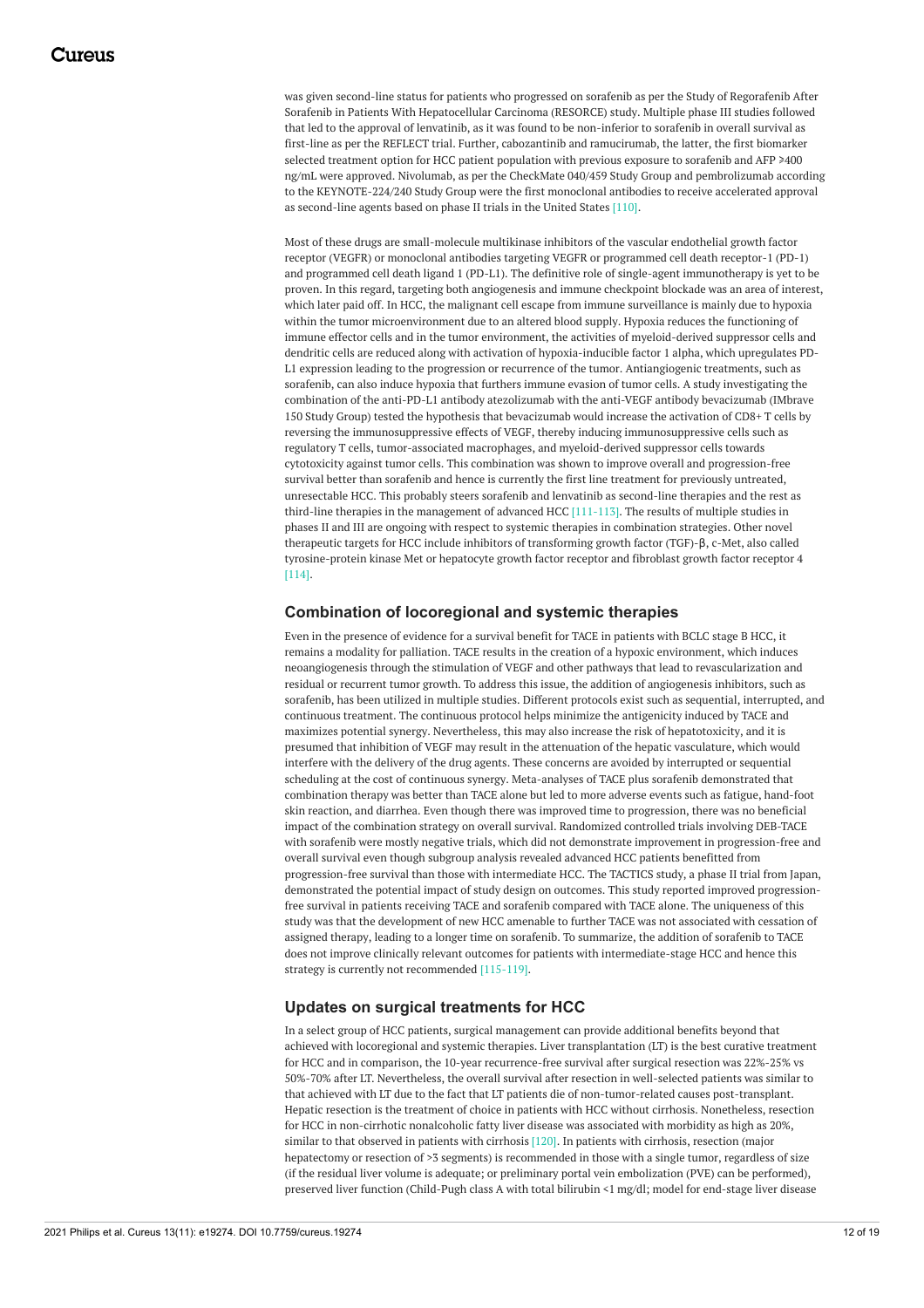score (MELD) <9), absence of clinically significant portal hypertension as well as good performance status (ECOG score 0). Adherence to these selection criteria promotes five-year survival of ~70% and perioperative mortality of <3%. While waiting future liver remnant growth in patients with cirrhosis, locoregional therapy could be offered first to prevent tumor progression while the benefit of PVE manifest. Associating liver partition and portal vein ligation for staged hepatectomy (ALPPS) is an alternative towards a rapidly increasing future liver remnant [121].

The simultaneous radiological occlusion of both the portal inflow and the hepatic venous outflow of the planned target of resection was demonstrated to show better growth of the future liver remnants. Furthermore, even though it takes longer than three months for the contralateral segments to grow, the radioembolization has the additional advantage of curbing tumor growth and activity, which also helps in the analysis of tumor biology during the follow-up period leading to resection [122-123].

In cirrhosis patients with subtle signs of portal hypertension, such as platelet count <100,000/mL or splenomegaly, if MELD <9, then resection can be safely performed. Similarly, in the absence of clinically detectable ascites and indocyanine green retention <15% or liver stiffness by elastometry <12 kPA postoperative decompensation with minor hepatectomy is very low while stiffness values >20 kPA portend a high risk [124-125]. The use of virtual hepatectomy has improved the assessment of the volume and blood supply of the future liver remnants through three-dimensional reconstruction of the liver and associated tumor relationship with anatomical landmarks [126]. A recent retrospective registry study found that unplanned conversion from laparoscopic to open resection for HCC, especially for major hepatectomy, was associated with diminished overall survival compared to straight open resection. Laparoscopic hepatectomy for HCC (other than in non-cirrhotic minor resections) is still a matter of further refinement and research [127]. It is now widely believed that in selected patients with HCC and limited portal invasion, resection provides better survival outcomes than systemic therapy, even though a substantial number of patients will have an early recurrence of HCC at times, multifocally. To improve outcomes in this scenario, lobar radioembolization as the initial treatment in patients with limited [Vp1-3: Vp1 confined to a single segment; Vp2, anterior or posterior right portal vein, Vp3 as an invasion of the right or left portal vein; and Vp4 invasion extending into the main portal vein or contralateral branch] portal invasion who are otherwise good resection candidates were performed and only patients with radiographic evidence of persistently viable HCC at three months underwent surgical management [128].

Liver transplantation is recommended in HCC with advanced cirrhosis and any significant hepatic decompensation and portal hypertensive events with recurrence after LT is reported to be in the range of 11-18%. Extended selection criteria, beyond the original Milan criteria for choosing LT as the treatment of choice, have been in practice at many centers the world over, the latest being the total tumor volume (≤115 cm3)/AFP ≤400 ng/mL (TTV/AFP) model [129]. South-Asian studies have demonstrated that FDG-PET was found to be an independent predictor for HCC recurrence along with Milan criteria and AFP levels, which reveals the fact that the use of PET-based pre-transplant evaluation may help in prognostication with regard to tumor biology and postLT outcomes [130]. Many prognostic scoring models to predict outcomes in patients with HCC undergoing LT exist. These include the Metroticket Model (a sum of tumor number, size, and AFP level) for post-LT tumor recurrence and survival; the Model of Recurrence after Liver Transplant (MORAL; consisting of neutrophil: lymphocyte ratio, AFP, and tumor size, a total score between 0-13, highrisk five-year survival 18%, low risk 98.6%); Seoul National University modification of the MORAL score in hepatitis B patients, which also includes DCP and AFP levels to predict the risk of recurrence; and finally the RETREAT score (size of largest viable tumor, vascular invasion, and AFP; score 0-5 years recurrence risk <3%; score 5 risk 75%) for post-LT surveillance and need for adjuvant therapy or immunosuppression modifications (use of mTOR agents, lower risk of HCC recurrence) [131-133]. A schematic describing the current evidence for recommended therapies for HCC is shown in Figure *[2](#page-13-0)*.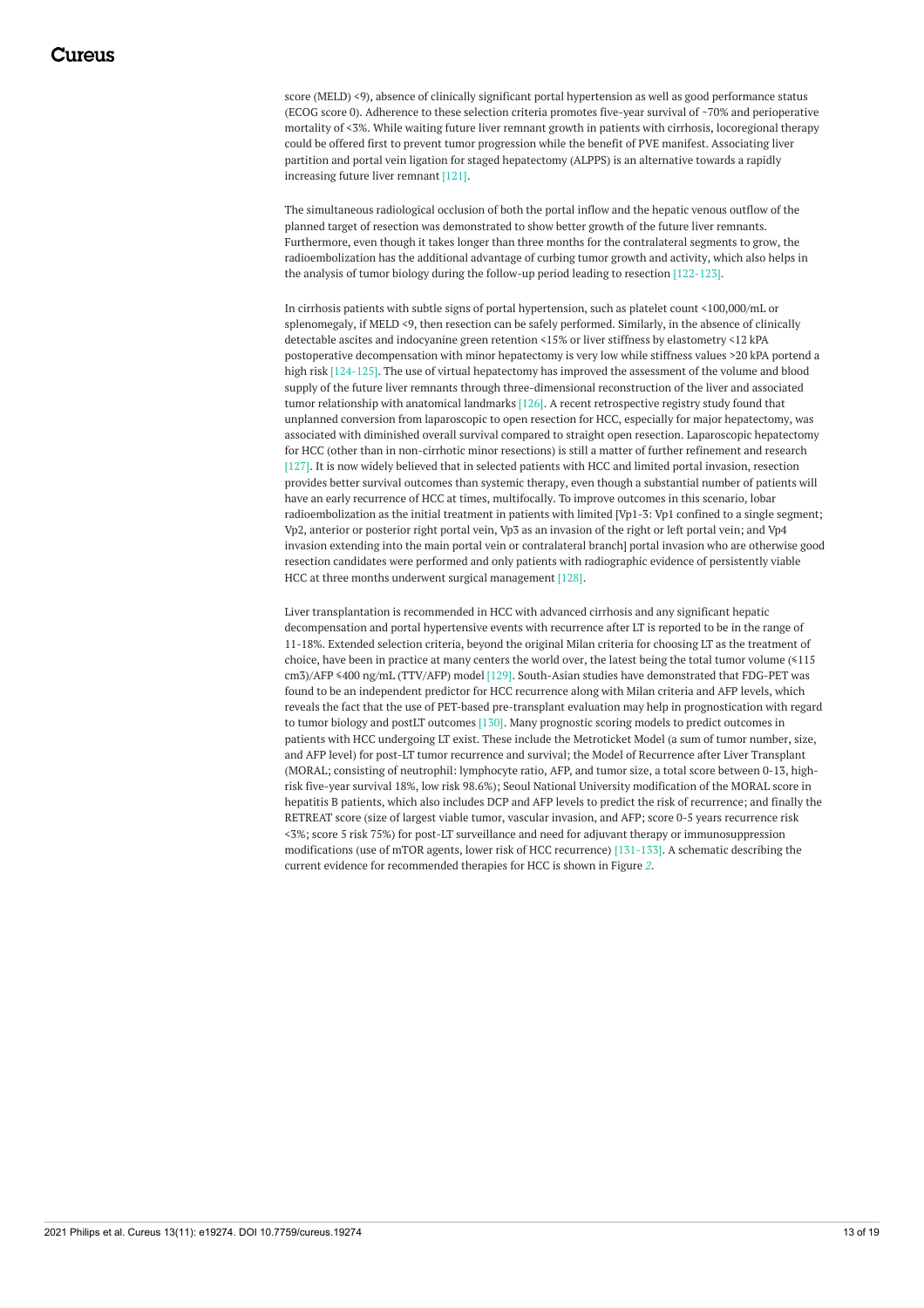<span id="page-13-0"></span>

## **FIGURE 2: Schematic representation of updated and recommended treatment for hepatocellular carcinoma (HCC)**

The infographic represents the staging of HCC as per Barcelona Clinic Liver Cancer (BCLC) staging for decisionmaking. The overall survival (OS) associated with each treatment modality is showcased along with current updates on each of the treatment options.

LT - liver transplantation, TACE - transarterial chemoembolization, TARE - transarterial radioembolization, MELD model for end-stage liver disease, DEB-TACE - drug-eluting bead-TACE, PV - portal vein, HV - hepatic vein, ICG indocyanine green, HAP - hepatic arterial prognostic score, MWA - microwave ablation, RFA - radiofrequency ablation, SBRT - stereotactic body radiation therapy, IRE - irreversible electroporation

## **Conclusions**

The management of HCC has seen a paradigm shift over the years due to impressive and novel evidence generation on the role of molecular biology and immune pathogenetic basis of the disease. The role of the gut microbiota in the development and progression of HCC opens new avenues for research on adjuvant therapy. Multiple novel diagnostic and surveillance biomarkers are under phased trials, and the pertinent use of biomarker panels rather than singular tests for diagnosis and prognostication has become an important area of focus. Multiple high-quality randomized trials and their systematic reviews have provided us with important information on the timing and selection of patients for potentially curative ablation or surgical resection management modalities. Such studies have also shed light on proper patient selection criteria that improve outcomes with TACE and radioembolization procedures in intermediate HCC. With the advent of immune checkpoint inhibitors and the concomitant use of antiangiogenic agents, the treatment recommendation and patient outcomes in those with advanced HCC have improved. Finally, the expansion of criteria, as well as the design of new prognostic protocols with regard to patient selection for LT, has increased the number of patients who would benefit from curative intent.

# **Additional Information**

### **Disclosures**

**Conflicts of interest:** In compliance with the ICMJE uniform disclosure form, all authors declare the following: **Payment/services info:** All authors have declared that no financial support was received from any organization for the submitted work. **Financial relationships:** All authors have declared that they have no financial relationships at present or within the previous three years with any organizations that might have an interest in the submitted work. **Other relationships:** All authors have declared that there are no other relationships or activities that could appear to have influenced the submitted work.

## **References**

- 1. Forner A, Reig M, Bruix J: [Hepatocellular](https://dx.doi.org/10.1016/S0140-6736(18)30010-2) carcinoma. Lancet. 2018, 391:1301-14. 10.1016/S0140- [6736\(18\)30010-2](https://dx.doi.org/10.1016/S0140-6736(18)30010-2)
- 2. Armengol C, Sarrias MR, Sala M: [Hepatocellular](https://dx.doi.org/10.1016/j.medcli.2017.08.010) carcinoma: present and future . Med Clin (Barc). 2018, 150:390-7. [10.1016/j.medcli.2017.08.010](https://dx.doi.org/10.1016/j.medcli.2017.08.010)
- 3. Hartke J, Johnson M, Ghabril M: The diagnosis and treatment of [hepatocellular](https://dx.doi.org/10.1053/j.semdp.2016.12.011) carcinoma . Semin Diagn Pathol. 2017, 34:153-9. [10.1053/j.semdp.2016.12.011](https://dx.doi.org/10.1053/j.semdp.2016.12.011)
- 4. Dimitroulis D, Damaskos C, Valsami S, et al.: From diagnosis to treatment of hepatocellular carcinoma: an epidemic problem for both developed and developing world. World J [Gastroenterol.](https://dx.doi.org/10.3748/wjg.v23.i29.5282) 2017, 23:5282-94. [10.3748/wjg.v23.i29.5282](https://dx.doi.org/10.3748/wjg.v23.i29.5282)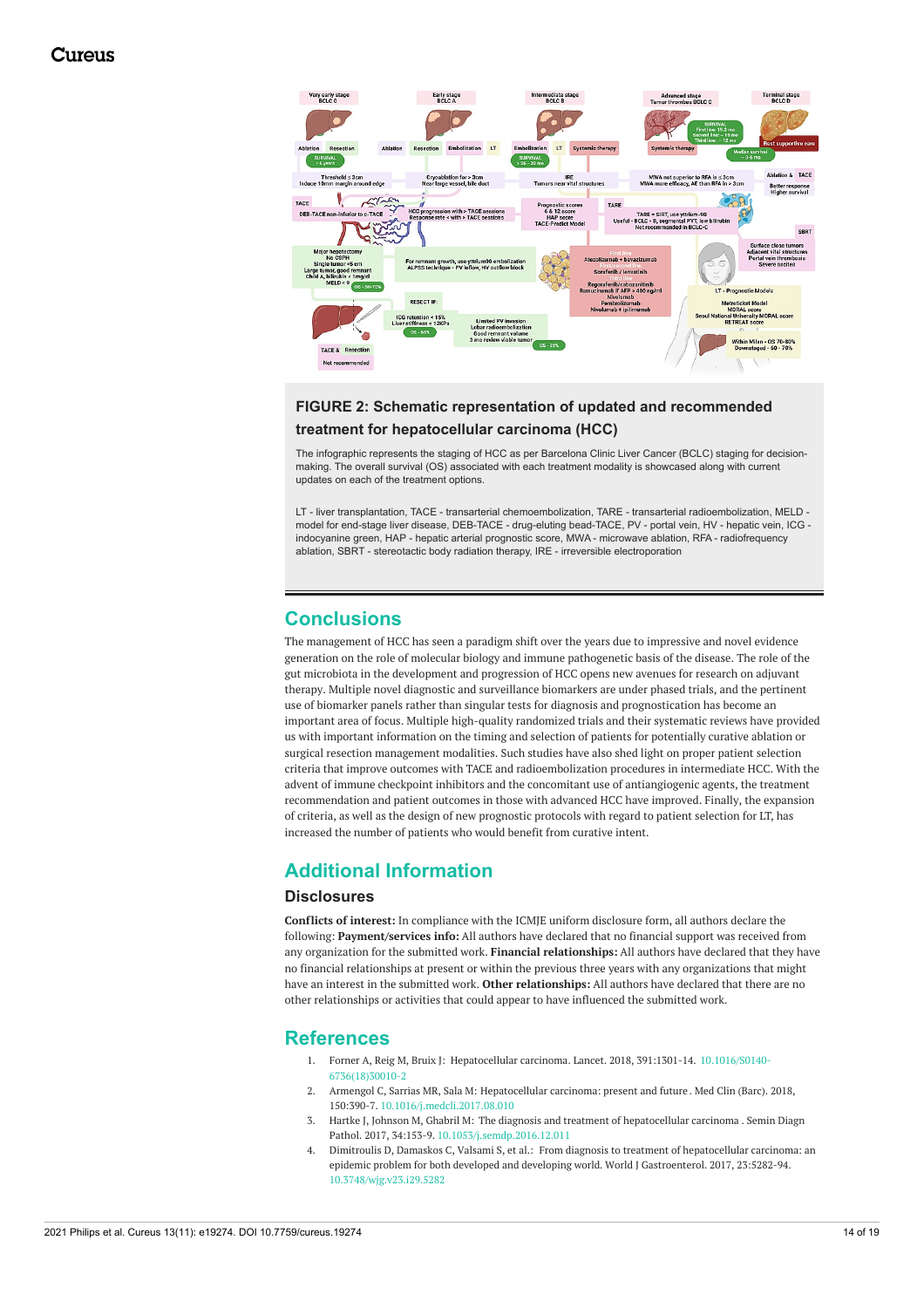- 5. Akinyemiju T, Abera S, Ahmed M, et al.: The burden of primary liver cancer and underlying etiologies from 1990 to 2015 at the global, regional, and national level. Results from the Global Burden of Disease Study 2015. JAMA Oncol. 2017, 3:1683-91. [10.1001/jamaoncol.2017.3055](https://dx.doi.org/10.1001/jamaoncol.2017.3055)
- 6. Valery PC, Laversanne M, Clark PJ, Petrick JL, McGlynn KA, Bray F: Projections of primary liver cancer to 2030 in 30 countries worldwide. Hepatology. 2018, 67:600-11. [10.1002/hep.29498](https://dx.doi.org/10.1002/hep.29498)
- 7. Lin CW, Lin CC, Mo LR, et al.: Heavy alcohol consumption increases the incidence of hepatocellular carcinoma in hepatitis B virus-related cirrhosis. J Hepatol. 2013, 58:730-5. [10.1016/j.jhep.2012.11.045](https://dx.doi.org/10.1016/j.jhep.2012.11.045)
- 8. de Martel C, Georges D, Bray F, et al.: Global burden of cancer attributable to infections in 2018: a worldwide incidence analysis. Lancet Glob Health. 2020, 8:180-90. [10.1016/S2214-109X\(19\)30488-7](https://dx.doi.org/10.1016/S2214-109X(19)30488-7)
- 9. Puigvehí M, Moctezuma-Velázquez C, Villanueva A, Llovet JM: The oncogenic role of hepatitis delta virus in hepatocellular carcinoma. JHEP Rep. 2019, 1:120-30. [10.1016/j.jhepr.2019.05.001](https://dx.doi.org/10.1016/j.jhepr.2019.05.001)
- 10. Hagström H, Tynelius P, Rasmussen F: High BMI in late adolescence predicts future severe liver disease and hepatocellular carcinoma: a national, [population-based](https://dx.doi.org/10.1136/gutjnl-2016-313622) cohort study in 1.2 million men. Gut. 2018, 67:1536- 42. [10.1136/gutjnl-2016-313622](https://dx.doi.org/10.1136/gutjnl-2016-313622)
- 11. Yang B, Petrick JL, Kelly SP, Graubard BI, Freedman ND, McGlynn KA: Adiposity across the adult life course and incidence of primary liver cancer: the [NIH-AARP](https://dx.doi.org/10.1002/ijc.30737) cohort. Int J Cancer. 2017, 141:271-8. [10.1002/ijc.30737](https://dx.doi.org/10.1002/ijc.30737)
- 12. Kanwal F, Kramer JR, Mapakshi S, et al.: Risk of hepatocellular cancer in patients with non-alcoholic fatty liver disease. Gastroenterology. 2018, 155:1828-1837.e2. [10.1053/j.gastro.2018.08.024](https://dx.doi.org/10.1053/j.gastro.2018.08.024)
- 13. Sagnelli E, Macera M, Russo A, Coppola N, Sagnelli C: Epidemiological and etiological variations in hepatocellular carcinoma. Infection. 2020, 48:7-17. [10.1007/s15010-019-01345-y](https://dx.doi.org/10.1007/s15010-019-01345-y)
- 14. McGlynn KA, Petrick JL, El-Serag HB: Epidemiology of [hepatocellular](https://dx.doi.org/10.1002/hep.31288) carcinoma . Hepatology. 2021, 73 Suppl 1:4-13. [10.1002/hep.31288](https://dx.doi.org/10.1002/hep.31288)
- 15. Bravi F, Tavani A, Bosetti C, Boffetta P, La Vecchia C: Coffee and the risk of [hepatocellular](https://dx.doi.org/10.1097/CEJ.0000000000000252) carcinoma and chronic liver disease: a systematic review and meta-analysis of prospective studies. Eur J Cancer Prev. 2017, 26:368-77. [10.1097/CEJ.0000000000000252](https://dx.doi.org/10.1097/CEJ.0000000000000252)
- 16. Tseng CH: Metformin and risk of [hepatocellular](https://dx.doi.org/10.1111/liv.13872) carcinoma in patients with type 2 diabetes . Liver Int. 2018, 38:2018-27. [10.1111/liv.13872](https://dx.doi.org/10.1111/liv.13872)
- 17. Simon TG, Ma Y, Ludvigsson JF, et al.: Association between aspirin use and risk of hepatocellular carcinoma. JAMA Oncol. 2018, 4:1683-90. [10.1001/jamaoncol.2018.4154](https://dx.doi.org/10.1001/jamaoncol.2018.4154)
- 18. Tran KT, McMenamin ÚC, Coleman HG, et al.: Statin use and risk of liver cancer: evidence from two [population-based](https://dx.doi.org/10.1002/ijc.32426) studies. Int J Cancer. 2020, 146:1250-60. [10.1002/ijc.32426](https://dx.doi.org/10.1002/ijc.32426)
- 19. Ioannou GN, Green PK, Berry K: HCV eradication induced by direct-acting antiviral agents reduces the risk of hepatocellular carcinoma. J Hepatol. 2017, 68:25-32. [10.1016/j.jhep.2017.08.030](https://dx.doi.org/10.1016/j.jhep.2017.08.030)
- 20. Huang AC, Mehta N, Dodge JL, Yao FY, Terrault NA: Direct-acting antivirals do not increase the risk of [hepatocellular](https://dx.doi.org/10.1002/hep.29855) carcinoma recurrence after local-regional therapy or liver transplant waitlist dropout. Hepatology. 2018, 68:449-61. [10.1002/hep.29855](https://dx.doi.org/10.1002/hep.29855)
- 21. Wu CY, Hsu YC, Ho HJ, Chen YJ, Lee TY, Lin JT: Association between [ultrasonography](https://dx.doi.org/10.1136/gutjnl-2014-308786) screening and mortality in patients with hepatocellular carcinoma: a nationwide cohort study. Gut. 2016, 65:693-701. [10.1136/gutjnl-2014-308786](https://dx.doi.org/10.1136/gutjnl-2014-308786)
- 22. Kim SY, An J, Lim YS, et al.: MRI with liver-specific contrast for surveillance of patients with cirrhosis at high risk of hepatocellular carcinoma. JAMA Oncol. 2017, 3:456-63. [10.1001/jamaoncol.2016.3147](https://dx.doi.org/10.1001/jamaoncol.2016.3147)
- 23. Gupta P, [Soundararajan](https://dx.doi.org/10.1016/j.jhep.2021.01.041) R, Patel A, Kumar-M P, Sharma V, Kalra N: Abbreviated MRI for hepatocellular carcinoma screening: a systematic review and meta-analysis. J Hepatol. 2021, 75:108-19. [10.1016/j.jhep.2021.01.041](https://dx.doi.org/10.1016/j.jhep.2021.01.041)
- 24. Singal AG, Lampertico P, Nahon P: Epidemiology and surveillance for [hepatocellular](https://dx.doi.org/10.1016/j.jhep.2019.08.025) carcinoma: new trends . J Hepatol. 2020, 72:250-61. [10.1016/j.jhep.2019.08.025](https://dx.doi.org/10.1016/j.jhep.2019.08.025)
- 25. Yang JD, Addissie BD, Mara KC, et al.: GALAD score for [hepatocellular](https://dx.doi.org/10.1158/1055-9965.EPI-18-0281) carcinoma detection in comparison with liver ultrasound and proposal of GALADUS score. Cancer Epidemiol Biomarkers Prev. 2019, 28:531-8. [10.1158/1055-9965.EPI-18-0281](https://dx.doi.org/10.1158/1055-9965.EPI-18-0281)
- 26. Debes JD, Romagnoli PA, Prieto J, et al.: Serum biomarkers for the prediction of [hepatocellular](https://dx.doi.org/10.3390/cancers13071681) carcinoma . Cancers (Basel). 2021, 13:1681. [10.3390/cancers13071681](https://dx.doi.org/10.3390/cancers13071681)
- 27. Kisiel JB, Dukek BA, V S R Kanipakam R, et al.: [Hepatocellular](https://dx.doi.org/10.1002/hep.30244) carcinoma detection by plasma methylated DNA: discovery, phase I pilot, and phase II clinical validation. Hepatology. 2019, 69:1180-92. [10.1002/hep.30244](https://dx.doi.org/10.1002/hep.30244)
- 28. Nderitu P, Bosco C, Garmo H, et al.: The association between individual metabolic syndrome components, primary liver cancer and cirrhosis: a study in the Swedish AMORIS cohort. Int J Cancer. 2017, [141:1148-60.](https://dx.doi.org/10.1002/ijc.30818) [10.1002/ijc.30818](https://dx.doi.org/10.1002/ijc.30818)
- 29. Ho SY, Liu PH, Hsu CY, et al.: Evolution of etiology, presentation, management and prognostic tool in hepatocellular carcinoma. Sci Rep. 2020, 10:3925. [10.1038/s41598-020-61028-9](https://dx.doi.org/10.1038/s41598-020-61028-9)
- 30. Feng Z, Marrero JA, Khaderi S, et al.: Design of the Texas Hepatocellular Carcinoma Consortium Cohort Study. Am J Gastroenterol. 2019, 114:530-2. [10.14309/ajg.0000000000000068](https://dx.doi.org/10.14309/ajg.0000000000000068)
- 31. Nault JC, Cheng AL, Sangro B, Llovet JM: Milestones in the pathogenesis and management of primary liver cancer. J Hepatol. 2020, 72:209-14. [10.1016/j.jhep.2019.11.006](https://dx.doi.org/10.1016/j.jhep.2019.11.006)
- 32. Seehawer M, Heinzmann F, D'Artista L, et al.: Necroptosis microenvironment directs lineage commitment in liver cancer. Nature. 2018, 562:69-75. [10.1038/s41586-018-0519-y](https://dx.doi.org/10.1038/s41586-018-0519-y)
- 33. Sia D, Villanueva A, Friedman SL, Llovet JM: Liver cancer cell of origin, molecular class, and effects on patient prognosis. Gastroenterology. 2017, 152:745-61. [10.1053/j.gastro.2016.11.048](https://dx.doi.org/10.1053/j.gastro.2016.11.048)
- 34. Schulze K, Imbeaud S, Letouzé E, et al.: Exome sequencing of hepatocellular carcinomas identifies new mutational signatures and potential therapeutic targets. Nat Genet. 2015, 47:505-11. [10.1038/ng.3252](https://dx.doi.org/10.1038/ng.3252)
- 35. Totoki Y, Tatsuno K, Covington KR, et al.: Trans-ancestry mutational landscape of hepatocellular carcinoma genomes. Nat Genet. 2014, 46:1267-73. [10.1038/ng.3126](https://dx.doi.org/10.1038/ng.3126)
- 36. Rebouissou S, Nault JC: Advances in molecular classification and precision oncology in hepatocellular carcinoma. J Hepatol. 2020, 72:215-29. [10.1016/j.jhep.2019.08.017](https://dx.doi.org/10.1016/j.jhep.2019.08.017)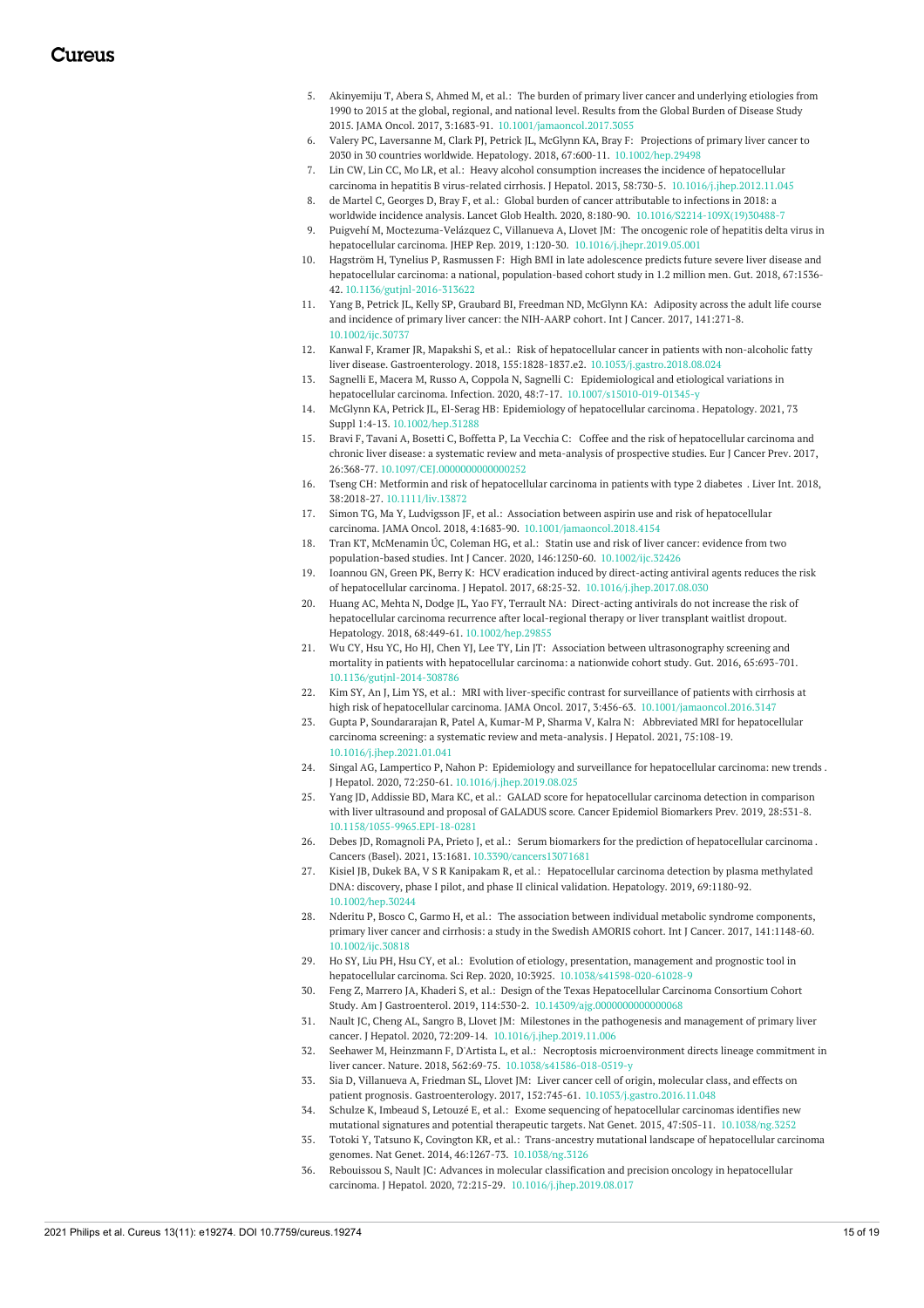- 37. Nahon P, Zucman-Rossi J: Single nucleotide polymorphisms and risk of hepatocellular carcinoma in cirrhosis. J Hepatol. 2012, 57:663-74. [10.1016/j.jhep.2012.02.035](https://dx.doi.org/10.1016/j.jhep.2012.02.035)
- 38. Stickel F, Buch S, Nischalke HD, et al.: Genetic variants in PNPLA3 and TM6SF2 predispose to the development of hepatocellular carcinoma in individuals with [alcohol-related](https://dx.doi.org/10.1038/s41395-018-0041-8) cirrhosis. Am J Gastroenterol. 2018, 113:1475-83. [10.1038/s41395-018-0041-8](https://dx.doi.org/10.1038/s41395-018-0041-8)
- 39. Rosenquist TA, Grollman AP: Mutational signature of aristolochic acid: clue to the recognition of a global disease. DNA Repair (Amst). 2016, 44:205-11. [10.1016/j.dnarep.2016.05.027](https://dx.doi.org/10.1016/j.dnarep.2016.05.027)
- 40. Bayard Q, Meunier L, Peneau C, et al.: Cyclin A2/E1 activation defines a hepatocellular carcinoma subclass with a rearrangement signature of replication stress. Nat Commun. 2018, 9:5235. [10.1038/s41467-018-](https://dx.doi.org/10.1038/s41467-018-07552-9) 07552-9
- 41. Neuveut C, Wei Y, Buendia MA: Mechanisms of HBV-related [hepatocarcinogenesis](https://dx.doi.org/10.1016/j.jhep.2009.10.033). J Hepatol. 2010, 52:594- 604. [10.1016/j.jhep.2009.10.033](https://dx.doi.org/10.1016/j.jhep.2009.10.033)
- 42. Nault JC, Datta S, Imbeaud S, et al.: Recurrent AAV2-related insertional mutagenesis in human hepatocellular carcinomas. Nat Genet. 2015, 47:1187-93. [10.1038/ng.3389](https://dx.doi.org/10.1038/ng.3389)
- 43. Schwabe RF, Greten TF: Gut microbiome in HCC [mechanisms,](https://dx.doi.org/10.1016/j.jhep.2019.08.016) diagnosis and therapy . J Hepatol. 2020, 72:230-8. [10.1016/j.jhep.2019.08.016](https://dx.doi.org/10.1016/j.jhep.2019.08.016)
- 44. Grąt M, Wronka KM, Krasnodębski M, et al.: Profile of gut microbiota associated with the presence of [hepatocellular](https://dx.doi.org/10.1016/j.transproceed.2016.01.077) cancer in patients with liver cirrhosis. Transplant Proc. 2016, 48:1687-91. [10.1016/j.transproceed.2016.01.077](https://dx.doi.org/10.1016/j.transproceed.2016.01.077)
- 45. Ren Z, Li A, Jiang J, et al.: Gut microbiome analysis as a tool towards targeted non-invasive biomarkers for early hepatocellular carcinoma. Gut. 2019, 68:1014-23. [10.1136/gutjnl-2017-315084](https://dx.doi.org/10.1136/gutjnl-2017-315084)
- 46. Singh V, Yeoh BS, Chassaing B, et al.: Dysregulated microbial fermentation of soluble fiber induces cholestatic liver cancer. Cell. 2018, 175:679-694.e22. [10.1016/j.cell.2018.09.004](https://dx.doi.org/10.1016/j.cell.2018.09.004)
- 47. Ponziani FR, Bhoori S, Castelli C, et al.: Hepatocellular carcinoma is associated with gut microbiota profile and inflammation in nonalcoholic fatty liver disease. Hepatology. 2019, 69:107-20. [10.1002/hep.30036](https://dx.doi.org/10.1002/hep.30036)
- 48. Liu Q, Li F, Zhuang Y, et al.: Alteration in gut microbiota associated with hepatitis B and non-hepatitis virus related hepatocellular carcinoma. Gut Pathog. 2019, 11:1. [10.1186/s13099-018-0281-6](https://dx.doi.org/10.1186/s13099-018-0281-6)
- 49. Tzartzeva K, Obi J, Rich NE, et al.: Surveillance imaging and alpha fetoprotein for early detection of hepatocellular carcinoma in patients with cirrhosis: a meta-analysis. [Gastroenterology.](https://dx.doi.org/10.1053/j.gastro.2018.01.064) 2018, 154:1706- 1718.e1. [10.1053/j.gastro.2018.01.064](https://dx.doi.org/10.1053/j.gastro.2018.01.064)
- 50. Tayob N, Christie I, Richardson P, et al.: Validation of the [hepatocellular](https://dx.doi.org/10.1016/j.cgh.2018.12.005) carcinoma early detection screening (HES) algorithm in a cohort of veterans with cirrhosis. Clin Gastroenterol Hepatol. 2019, 17:1886- 1893.e5. [10.1016/j.cgh.2018.12.005](https://dx.doi.org/10.1016/j.cgh.2018.12.005)
- 51. Choi J, Kim GA, Han S, Lee W, Chun S, Lim YS: Longitudinal assessment of three serum biomarkers to detect very early-stage hepatocellular carcinoma. Hepatology. 2019, 69:1983-94. [10.1002/hep.30233](https://dx.doi.org/10.1002/hep.30233)
- 52. Chen S, Li J, Tan X, et al.: Clinical role of combining alpha-fetoprotein and lens culinaris [agglutinin-reactive](https://dx.doi.org/10.1002/jcla.23262) fraction of alpha-fetoprotein for hepatocellular carcinoma: evidence from literature and an original study. J Clin Lab Anal. 2020, 34:e23262. [10.1002/jcla.23262](https://dx.doi.org/10.1002/jcla.23262)
- 53. Wan HG, Xu H, Gu YM, Wang H, Xu W, Zu MH: Comparison osteopontin vs AFP for the diagnosis of HCC: a meta-analysis. Clin Res Hepatol Gastroenterol. 2014, 38:706-14. [10.1016/j.clinre.2014.06.008](https://dx.doi.org/10.1016/j.clinre.2014.06.008)
- 54. Vongsuvanh R, van der Poorten D, Iseli T, Strasser SI, McCaughan GW, George J: Midkine increases diagnostic yield in AFP negative and NASH-related [hepatocellular](https://dx.doi.org/10.1371/journal.pone.0155800) carcinoma. PLoS One. 2016, 11:e0155800. [10.1371/journal.pone.0155800](https://dx.doi.org/10.1371/journal.pone.0155800)
- 55. Jang ES, Jeong SH, Kim JW, Choi YS, Leissner P, Brechot C: Diagnostic performance of alpha-fetoprotein, protein induced by vitamin K absence, osteopontin, Dickkopf-1 and its combinations for hepatocellular carcinoma. PLoS One. 2016, 11:e0151069. [10.1371/journal.pone.0151069](https://dx.doi.org/10.1371/journal.pone.0151069)
- 56. Parikh ND, Mehta AS, Singal AG, Block T, Marrero JA, Lok AS: Biomarkers for the early detection of hepatocellular carcinoma. Cancer Epidemiol Biomarkers Prev. 2020, 29:2495-503. [10.1158/1055-9965.EPI-](https://dx.doi.org/10.1158/1055-9965.EPI-20-0005)20-0005
- 57. Fu Y, Xu X, Huang D, et al.: Plasma heat shock protein 90alpha as a biomarker for the diagnosis of liver cancer: an official, large-scale, and multicenter clinical trial. [EBioMedicine.](https://dx.doi.org/10.1016/j.ebiom.2017.09.007) 2017, 24:56-63. [10.1016/j.ebiom.2017.09.007](https://dx.doi.org/10.1016/j.ebiom.2017.09.007)
- 58. Zhou J, Yang W, Zhang S, et al.: Diagnostic value of angiopoietin-like protein 2 for CHB-related hepatocellular carcinoma. Cancer Manag Res. 2019, 11:7159-69. [10.2147/CMAR.S217170](https://dx.doi.org/10.2147/CMAR.S217170)
- 59. Song X, Wu A, Ding Z, Liang S, Zhang C: Soluble Axl is a novel diagnostic biomarker of [hepatocellular](https://dx.doi.org/10.4143/crt.2019.749) carcinoma in Chinese patients with chronic hepatitis B virus infection. Cancer Res Treat. 2020, 52:789-97. [10.4143/crt.2019.749](https://dx.doi.org/10.4143/crt.2019.749)
- 60. Ma LN, Liu XY, Lu ZH, et al.: Assessment of [high-sensitivity](https://dx.doi.org/10.3892/ol.2017.5890) C-reactive protein tests for the diagnosis of hepatocellular carcinoma in patients with hepatitis B-associated liver cirrhosis. Oncol Lett. 2017, 13:3457- 64. [10.3892/ol.2017.5890](https://dx.doi.org/10.3892/ol.2017.5890)
- 61. Sun DW, An L, Huang HY, Sun XD, Lv GY: Establishing peripheral PD-L1 as a prognostic marker in [hepatocellular](https://dx.doi.org/10.1007/s12094-020-02390-y) carcinoma patients: how long will it come true?. Clin Transl Oncol. 2021, 23:82-91. [10.1007/s12094-020-02390-y](https://dx.doi.org/10.1007/s12094-020-02390-y)
- 62. Singh G, Yoshida EM, Rathi S, Marquez V, Kim P, Erb SR, Salh BS: Biomarkers for [hepatocellular](https://dx.doi.org/10.4254/wjh.v12.i9.558) cancer. World J Hepatol. 2020, 12:558-73. [10.4254/wjh.v12.i9.558](https://dx.doi.org/10.4254/wjh.v12.i9.558)
- 63. Qi LN, Ma L, Wu FX, et al.: S100P as a novel biomarker of microvascular invasion and portal vein tumor thrombus in hepatocellular carcinoma. Hepatol Int. 2021, 15:114-26. [10.1007/s12072-020-10130-1](https://dx.doi.org/10.1007/s12072-020-10130-1)
- 64. Zhang J, Hao N, Liu W, et al.: In-depth proteomic analysis of tissue interstitial fluid for hepatocellular carcinoma serum biomarker discovery. Br J Cancer. 2017, 117:1676-84. [10.1038/bjc.2017.344](https://dx.doi.org/10.1038/bjc.2017.344)
- 65. Luo P, Yin P, Hua R, et al.: A large-scale, multicenter serum metabolite biomarker identification study for the early detection of hepatocellular carcinoma. Hepatology. 2018, 67:662-75. [10.1002/hep.29561](https://dx.doi.org/10.1002/hep.29561)
- Pan HY, Wu QQ, Yin QQ, et al.: LC/MS-based global metabolomic identification of serum biomarkers [differentiating](https://dx.doi.org/10.1021/acsomega.0c04259) hepatocellular carcinoma from chronic hepatitis B and liver cirrhosis. ACS Omega. 2021, 6:1160-70. [10.1021/acsomega.0c04259](https://dx.doi.org/10.1021/acsomega.0c04259)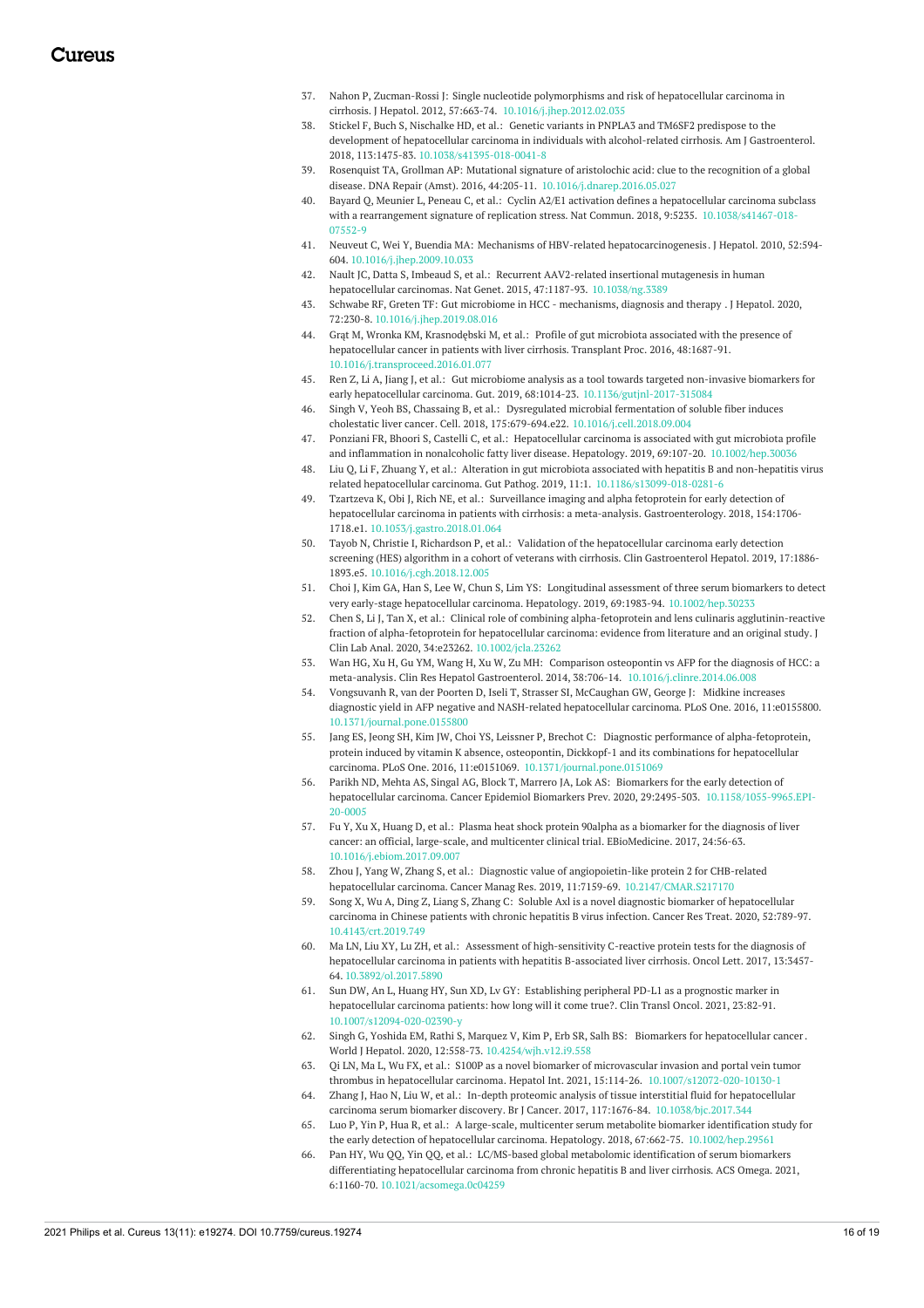- 67. Wang T, Zhang KH: New blood biomarkers for the diagnosis of AFP-negative [hepatocellular](https://dx.doi.org/10.3389/fonc.2020.01316) carcinoma . Front Oncol. 2020, 10:1316. [10.3389/fonc.2020.01316](https://dx.doi.org/10.3389/fonc.2020.01316)
- 68. Zhang J, Zhang D, Zhao Q, Qi J, Li X, Qin C: A distinctively expressed long noncoding RNA, [RP11-466I1.1,](https://dx.doi.org/10.1002/cam4.1565) may serve as a prognostic biomarker in hepatocellular carcinoma. Cancer Med. 2018, 7:2960-8. [10.1002/cam4.1565](https://dx.doi.org/10.1002/cam4.1565)
- 69. Sun C, Liao W, Deng Z, et al.: The diagnostic value of assays for circulating tumor cells in hepatocellular carcinoma. A meta-analysis. Medicine (Baltimore). 2017, 96:e7513. [10.1097/MD.0000000000007513](https://dx.doi.org/10.1097/MD.0000000000007513)
- 70. Zayed SA, Zahran NM, Khorshied MM, et al.: Genetic variations in death receptor domain 4 gene and the susceptibility to hepatitis C related [hepatocellular](https://dx.doi.org/10.1002/jmv.25476) carcinoma. J Med Virol. 2019, 91:1537-44. [10.1002/jmv.25476](https://dx.doi.org/10.1002/jmv.25476)
- 71. Matsuura K, Sawai H, Ikeo K, et al.: Genome-wide association study identifies TLL1 variant associated with development of hepatocellular carcinoma after eradication of hepatitis C virus infection. [Gastroenterology.](https://dx.doi.org/10.1053/j.gastro.2017.01.041) 2017, 152:1383-94. [10.1053/j.gastro.2017.01.041](https://dx.doi.org/10.1053/j.gastro.2017.01.041)
- 72. Wang H, Cao H, Xu Z, Wang D, Zeng Y: SNP rs2596542G>A in MICA is associated with risk of hepatocellular carcinoma: a meta-analysis. Biosci Rep. 2019, 39:BSR20181400. [10.1042/BSR20181400](https://dx.doi.org/10.1042/BSR20181400)
- 73. Lu H, Ren Z, Li A, et al.: Deep sequencing reveals microbiota dysbiosis of tongue coat in patients with liver carcinoma. Sci Rep. 2016, 6:33142. [10.1038/srep33142](https://dx.doi.org/10.1038/srep33142)
- 74. Berhane S, Toyoda H, Tada T, et al.: Role of the GALAD and BALAD-2 serologic models in diagnosis of [hepatocellular](https://dx.doi.org/10.1016/j.cgh.2015.12.042) carcinoma and prediction of survival in patients. Clin Gastroenterol Hepatol. 2016, 14:875- 886.e6. [10.1016/j.cgh.2015.12.042](https://dx.doi.org/10.1016/j.cgh.2015.12.042)
- 75. Best J, Bechmann LP, Sowa JP, et al.: GALAD score detects early hepatocellular carcinoma in an international cohort of patients with nonalcoholic [steatohepatitis.](https://dx.doi.org/10.1016/j.cgh.2019.11.012) Clin Gastroenterol Hepatol. 2020, 18:728-735.e4. [10.1016/j.cgh.2019.11.012](https://dx.doi.org/10.1016/j.cgh.2019.11.012)
- 76. Wang M, Sanda M, Comunale MA, et al.: Changes in the glycosylation of kininogen and the development of a [kininogen-based](https://dx.doi.org/10.1158/1055-9965.EPI-16-0974) algorithm for the early detection of HCC. Cancer Epidemiol Biomarkers Prev. 2017, 26:795-803. [10.1158/1055-9965.EPI-16-0974](https://dx.doi.org/10.1158/1055-9965.EPI-16-0974)
- 77. Ioannou GN, Tang W, Beste LA, et al.: Assessment of a deep learning model to predict [hepatocellular](https://dx.doi.org/10.1001/jamanetworkopen.2020.15626) carcinoma in patients with hepatitis C cirrhosis. JAMA Netw Open. 2020, 3:e2015626. [10.1001/jamanetworkopen.2020.15626](https://dx.doi.org/10.1001/jamanetworkopen.2020.15626)
- 78. Zhang ZM, Tan JX, Wang F, Dao FY, Zhang ZY, Lin H: Early diagnosis of hepatocellular carcinoma using machine learning method. Front Bioeng Biotechnol. 2020, 8:254. [10.3389/fbioe.2020.00254](https://dx.doi.org/10.3389/fbioe.2020.00254)
- 79. Shi JY, Wang X, Ding GY, et al.: Exploring prognostic indicators in the pathological images of hepatocellular carcinoma based on deep learning. Gut. 2021, 70:951-61. [10.1136/gutjnl-2020-320930](https://dx.doi.org/10.1136/gutjnl-2020-320930)
- 80. Semaan S, Vietti Violi N, Lewis S, et al.: Hepatocellular carcinoma detection in liver cirrhosis: diagnostic performance of [contrast-enhanced](https://dx.doi.org/10.1007/s00330-019-06458-4) CT vs. MRI with extracellular contrast vs. gadoxetic acid. Eur Radiol. 2020, 30:1020-30. [10.1007/s00330-019-06458-4](https://dx.doi.org/10.1007/s00330-019-06458-4)
- 81. Kovac JD, Ivanovic A, Milovanovic T, Micev M, Alessandrino F, Gore RM: An overview of hepatocellular carcinoma with atypical enhancement pattern: spectrum of magnetic resonance imaging findings with pathologic correlation. Radiol Oncol. 2021, 55:130-43. [10.2478/raon-2021-0004](https://dx.doi.org/10.2478/raon-2021-0004)
- 82. Shimizu T, Motosugi U, Komatsu N, Ichikawa S, Inoue T, Onishi H, Enomoto N: MRI-based risk factors of [hepatocellular](https://dx.doi.org/10.1002/jmri.26797) carcinoma in patients with chronic liver disease: a prospective observational study. J Magn Reson Imaging. 2020, 51:389-96. [10.1002/jmri.26797](https://dx.doi.org/10.1002/jmri.26797)
- 83. Mürtz P, Penner AH, Pfeiffer AK, et al.: Intravoxel incoherent motion model-based analysis of diffusionweighted magnetic resonance imaging with 3 b-values for response assessment in locoregional therapy of hepatocellular carcinoma. Onco Targets Ther. 2016, 9:6425-33. [10.2147/OTT.S113909](https://dx.doi.org/10.2147/OTT.S113909)
- 84. Hussein RS, Tantawy W, Abbas YA: MRI assessment of [hepatocellular](https://dx.doi.org/10.1186/s13244-019-0690-1) carcinoma after locoregional therapy . Insights Imaging. 2019, 10:8. [10.1186/s13244-019-0690-1](https://dx.doi.org/10.1186/s13244-019-0690-1)
- 85. Wu B, Zhang Y, Tan H, Shi H: Value of 18F-FDG PET/CT in the diagnosis of portal vein tumor thrombus in patients with hepatocellular carcinoma. Abdom Radiol (NY). 2019, 44:2430-5. [10.1007/s00261-019-01997-2](https://dx.doi.org/10.1007/s00261-019-01997-2)
- 86. Xu X, Zhang HL, Liu QP, et al.: Radiomic analysis of contrast-enhanced CT predicts microvascular invasion and outcome in hepatocellular carcinoma. J Hepatol. 2019, 70:1133-44. [10.1016/j.jhep.2019.02.023](https://dx.doi.org/10.1016/j.jhep.2019.02.023)
- 87. Cannella R, Taibbi A, Porrello G, Dioguardi Burgio M, Cabibbo G, Bartolotta TV: [Hepatocellular](https://dx.doi.org/10.5152/dir.2020.19569) carcinoma with macrovascular invasion: multimodality imaging features for the diagnosis. Diagn Interv Radiol. 2020, 26:531-40. [10.5152/dir.2020.19569](https://dx.doi.org/10.5152/dir.2020.19569)
- 88. Karademir S: Staging of [hepatocellular](https://dx.doi.org/10.20517/2394-5079.2018.40) carcinoma . Hepatoma Res. 2018, 4:58. [10.20517/2394-5079.2018.40](https://dx.doi.org/10.20517/2394-5079.2018.40)
- 89. Nault JC, Sutter O, Nahon P, Ganne-Carrié N, Séror O: Percutaneous treatment of hepatocellular carcinoma: state of the art and innovations. J Hepatol. 2018, 68:783-97. [10.1016/j.jhep.2017.10.004](https://dx.doi.org/10.1016/j.jhep.2017.10.004)
- 90. Tan W, Deng Q, Lin S, Wang Y, Xu G: Comparison of microwave ablation and [radiofrequency](https://dx.doi.org/10.1080/02656736.2018.1562571) ablation for hepatocellular carcinoma: a systematic review and meta-analysis. Int J Hyperthermia. 2019, 36:264-72. [10.1080/02656736.2018.1562571](https://dx.doi.org/10.1080/02656736.2018.1562571)
- 91. Glassberg MB, Ghosh S, Clymer JW, et al.: Microwave ablation compared with [radiofrequency](https://dx.doi.org/10.2147/OTT.S204340) ablation for treatment of hepatocellular carcinoma and liver metastases: a systematic review and meta-analysis. Onco Targets Ther. 2019, 12:6407-38. [10.2147/OTT.S204340](https://dx.doi.org/10.2147/OTT.S204340)
- 92. Kim R, Kang TW, Cha DI, et al.: Percutaneous cryoablation for perivascular hepatocellular carcinoma: therapeutic efficacy and vascular complications. Eur Radiol. 2019, 29:654-62. [10.1007/s00330-018-5617-6](https://dx.doi.org/10.1007/s00330-018-5617-6)
- 93. Sutter O, Calvo J, N'Kontchou G, et al.: Safety and efficacy of irreversible electroporation for the treatment of hepatocellular carcinoma not amenable to thermal ablation techniques: a retrospective single-center case series. Radiology. 2017, 284:877-86. [10.1148/radiol.2017161413](https://dx.doi.org/10.1148/radiol.2017161413)
- 94. Djokic M, Cemazar M, Popovic P, et al.: Electrochemotherapy as treatment option for hepatocellular carcinoma, a prospective pilot study. Eur J Surg Oncol. 2018, 44:651-7. [10.1016/j.ejso.2018.01.090](https://dx.doi.org/10.1016/j.ejso.2018.01.090)
- 95. Lencioni R, de Baere T, Soulen MC, Rilling WS, Geschwind JF: Lipiodol transarterial [chemoembolization](https://dx.doi.org/10.1002/hep.28453) for hepatocellular carcinoma: a systematic review of efficacy and safety data. Hepatology. 2016, 64:106-16. [10.1002/hep.28453](https://dx.doi.org/10.1002/hep.28453)
- 96. Chai NX, Chapiro J: Therapy of [Intermediate-stage](https://dx.doi.org/10.1055/s-0040-1719186) hepatocellular carcinoma: current evidence and clinical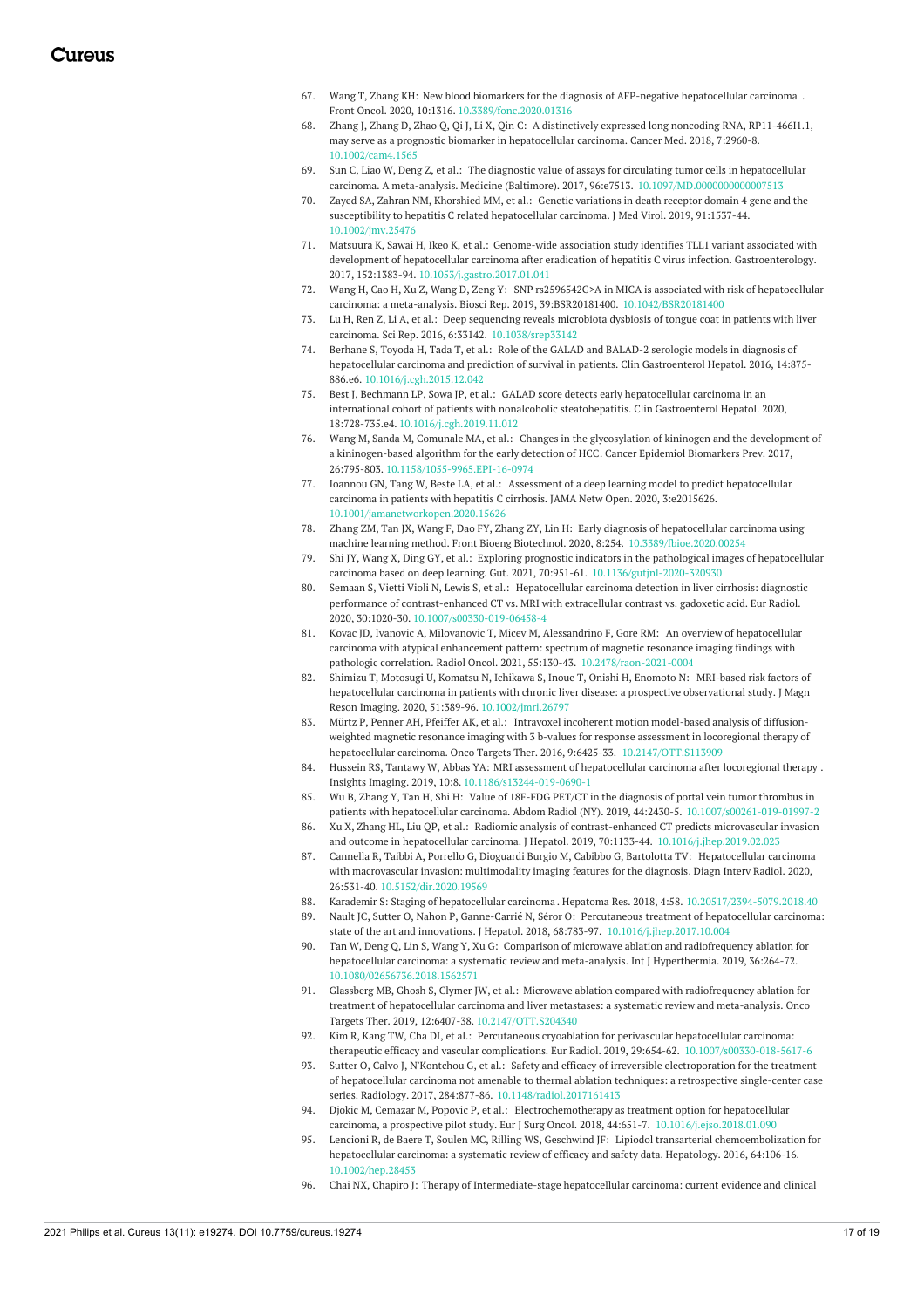practice. Semin Intervent Radiol. 2020, 37:456-65. [10.1055/s-0040-1719186](https://dx.doi.org/10.1055/s-0040-1719186)

- 97. Peck-Radosavljevic M, Kudo M, Raoul J-C, et al.: Outcomes of patients with hepatocellular carcinoma treated with transarterial [chemoembolization](https://dx.doi.org/10.1200/JCO.2018.36.15_suppl.4018) (TACE): global OPTIMIS final analysis. J Clin Oncol. 2018, 36:4018-10. [10.1200/JCO.2018.36.15\\_suppl.4018](https://dx.doi.org/10.1200/JCO.2018.36.15_suppl.4018)
- 98. Wang Q, Xia D, Bai W, et al.: Development of a prognostic score for recommended TACE candidates with [hepatocellular](https://dx.doi.org/10.1016/j.jhep.2019.01.013) carcinoma: a multicentre observational study. J Hepatol. 2019, 70:893-903. [10.1016/j.jhep.2019.01.013](https://dx.doi.org/10.1016/j.jhep.2019.01.013)
- 99. Waked I, Berhane S, Toyoda H, et al.: Transarterial [chemo-embolisation](https://dx.doi.org/10.1038/bjc.2016.423) of hepatocellular carcinoma: impact of liver function and vascular invasion. Br J Cancer. 2017, 116:448-54. [10.1038/bjc.2016.423](https://dx.doi.org/10.1038/bjc.2016.423)
- 100. Biederman DM, Titano JJ, Tabori NE, et al.: Outcomes of [radioembolization](https://dx.doi.org/10.1016/j.jvir.2016.01.147) in the treatment of hepatocellular carcinoma with portal vein invasion: resin versus glass microspheres. J Vasc Interv Radiol. 2016, 27:812-821.e2. [10.1016/j.jvir.2016.01.147](https://dx.doi.org/10.1016/j.jvir.2016.01.147)
- 101. Vilgrain V, Pereira H, Assenat E, et al.: Efficacy and safety of selective internal radiotherapy with yttrium-90 resin microspheres compared with sorafenib in locally advanced and inoperable [hepatocellular](https://dx.doi.org/10.1016/S1470-2045(17)30683-6) carcinoma (SARAH): an open-label randomised controlled phase 3 trial. Lancet Oncol. 2017, 18:1624-36. [10.1016/S1470-2045\(17\)30683-6](https://dx.doi.org/10.1016/S1470-2045(17)30683-6)
- 102. Chow PK, Gandhi M, Tan SB, et al.: SIRveNIB: selective internal radiation therapy versus sorafenib in Asia-Pacific patients with hepatocellular carcinoma. J Clin Oncol. 2018, 36:1913-21. [10.1200/JCO.2017.76.0892](https://dx.doi.org/10.1200/JCO.2017.76.0892)
- 103. Lee J, Shin IS, Yoon WS, Koom WS, Rim CH: Comparisons between [radiofrequency](https://dx.doi.org/10.1016/j.radonc.2019.12.004) ablation and stereotactic body radiotherapy for liver malignancies: meta-analyses and a systematic review. Radiother Oncol. 2020, 145:63-70. [10.1016/j.radonc.2019.12.004](https://dx.doi.org/10.1016/j.radonc.2019.12.004)
- 104. Bang A, Dawson LA: [Radiotherapy](https://dx.doi.org/10.1016/j.jhepr.2019.05.004) for HCC: ready for prime time? . JHEP Rep. 2019, 1:131-7. [10.1016/j.jhepr.2019.05.004](https://dx.doi.org/10.1016/j.jhepr.2019.05.004)
- 105. Shen PC, Chang WC, Lo CH, et al.: Comparison of stereotactic body radiation therapy and transarterial [chemoembolization](https://dx.doi.org/10.1016/j.ijrobp.2019.05.066) for unresectable medium-sized hepatocellular carcinoma. Int J Radiat Oncol Biol Phys. 2019, 105:307-18. [10.1016/j.ijrobp.2019.05.066](https://dx.doi.org/10.1016/j.ijrobp.2019.05.066)
- 106. Sapir E, Tao Y, Schipper MJ, et al.: Stereotactic body radiation therapy as an alternative to transarterial [chemoembolization](https://dx.doi.org/10.1016/j.ijrobp.2017.09.001) for hepatocellular carcinoma. Int J Radiat Oncol Biol Phys. 2018, 100:122-30. [10.1016/j.ijrobp.2017.09.001](https://dx.doi.org/10.1016/j.ijrobp.2017.09.001)
- 107. Sekino Y, Okumura T, Fukumitsu N, et al.: Proton beam therapy for hepatocellular carcinoma associated with inferior vena cava tumor thrombus. J Cancer Res Clin Oncol. 2020, 146:711-20. [10.1007/s00432-019-](https://dx.doi.org/10.1007/s00432-019-03096-7) 03096-
- 108. Kim TH, Koh YH, Kim BH, Kim MJ, Lee JH, Park B, Park JW: Proton beam radiotherapy vs. [radiofrequency](https://dx.doi.org/10.1016/j.jhep.2020.09.026) ablation for recurrent hepatocellular carcinoma: a randomized phase III trial. J Hepatol. 2021, 74:603-12. [10.1016/j.jhep.2020.09.026](https://dx.doi.org/10.1016/j.jhep.2020.09.026)
- 109. Yang DJ, Luo KL, Liu H, et al.: Meta-analysis of transcatheter arterial chemoembolization plus radiofrequency ablation versus transcatheter arterial chemoembolization alone for hepatocellular carcinoma. Oncotarget. 2017, 8:2960-70. [10.18632/oncotarget.13813](https://dx.doi.org/10.18632/oncotarget.13813)
- 110. Wang T, Zhang Q, Wang N, Liu Z, Zhang B, Zhao Y: Research progresses of targeted therapy and [immunotherapy](https://dx.doi.org/10.2174/0929867327666201013162144) for hepatocellular carcinoma. Curr Med Chem. 2021, 28:3107-46. [10.2174/0929867327666201013162144](https://dx.doi.org/10.2174/0929867327666201013162144)
- 111. Sonbol MB, Riaz IB, Naqvi SA, et al.: Systemic therapy and sequencing options in advanced hepatocellular carcinoma: a systematic review and network [meta-analysis.](https://dx.doi.org/10.1001/jamaoncol.2020.4930) JAMA Oncol. 2020, 6:e204930. [10.1001/jamaoncol.2020.4930](https://dx.doi.org/10.1001/jamaoncol.2020.4930)
- 112. Kudo M: A paradigm change in the treatment strategy for [hepatocellular](https://dx.doi.org/10.1159/000507934) carcinoma . Liver Cancer. 2020, 9:367-77. [10.1159/000507934](https://dx.doi.org/10.1159/000507934)
- 113. Faivre S, Rimassa L, Finn RS: [Molecular](https://dx.doi.org/10.1016/j.jhep.2019.09.010) therapies for HCC: looking outside the box . J Hepatol. 2020, 72:342- 52. [10.1016/j.jhep.2019.09.010](https://dx.doi.org/10.1016/j.jhep.2019.09.010)
- 114. Huang A, Yang XR, Chung WY, Dennison AR, Zhou J: Targeted therapy for [hepatocellular](https://dx.doi.org/10.1038/s41392-020-00264-x) carcinoma . Signal Transduct Target Ther. 2020, 5:146. [10.1038/s41392-020-00264-x](https://dx.doi.org/10.1038/s41392-020-00264-x)
- 115. Katsanos K, Kitrou P, Spiliopoulos S, Maroulis I, Petsas T, Karnabatidis D: Comparative effectiveness of different transarterial embolization therapies alone or in combination with local ablative or adjuvant systemic treatments for unresectable hepatocellular carcinoma: a network meta-analysis of randomized controlled trials. PLoS One. 2017, 12:e0184597. [10.1371/journal.pone.0184597](https://dx.doi.org/10.1371/journal.pone.0184597)
- 116. da Fonseca L, Carrilho FJ: Expanding TACTICS trial into a different setting in [hepatocellular](https://dx.doi.org/10.1016/j.aohep.2020.02.001) carcinoma . Ann Hepatol. 2020, 19:230-1. [10.1016/j.aohep.2020.02.001](https://dx.doi.org/10.1016/j.aohep.2020.02.001)
- 117. Roderburg C, Özdirik B, Wree A, Demir M, Tacke F: Systemic treatment of hepatocellular carcinoma: from sorafenib to combination therapies. Hepat Oncol. 2020, 7:HEP20. [10.2217/hep-2020-0004](https://dx.doi.org/10.2217/hep-2020-0004)
- 118. Palmer DH, Malagari K, Kulik LM: Role of [locoregional](https://dx.doi.org/10.1016/j.jhep.2019.09.023) therapies in the wake of systemic therapy . J Hepatol. 2020, 72:277-87. [10.1016/j.jhep.2019.09.023](https://dx.doi.org/10.1016/j.jhep.2019.09.023)
- 119. Javan H, Dayyani F, Abi-Jaoudeh N: Therapy in advanced [hepatocellular](https://dx.doi.org/10.1055/s-0040-1719187) carcinoma . Semin Intervent Radiol. 2020, 37:466-74. [10.1055/s-0040-1719187](https://dx.doi.org/10.1055/s-0040-1719187)
- 120. Pinna AD, Yang T, Mazzaferro V, et al.: Liver transplantation and hepatic resection can achieve cure for hepatocellular carcinoma. Ann Surg. 2018, 268:868-75. [10.1097/SLA.0000000000002889](https://dx.doi.org/10.1097/SLA.0000000000002889)
- 121. Chan A, Zhang WY, Chok K, et al.: ALPPS versus portal vein embolization for hepatitis-related hepatocellular carcinoma. A changing paradigm in modulation of future liver remnant before major hepatectomy. Ann Surg. 2021, 273:957-65. [10.1097/SLA.0000000000003433](https://dx.doi.org/10.1097/SLA.0000000000003433)
- 122. Guiu B, Quenet F, Escal L, et al.: Extended liver venous deprivation before major [hepatectomy](https://dx.doi.org/10.1007/s00330-017-4744-9) induces marked and very rapid increase in future liver remnant function. Eur Radiol. 2017, 27:3343-52. [10.1007/s00330-017-4744-9](https://dx.doi.org/10.1007/s00330-017-4744-9)
- 123. Gabr A, Riaz A, Mouli S, Desai K, Thornburg B, Salem R, Lewandowski R: [Radioembolization](https://dx.doi.org/10.1016/j.jvir.2018.12.615) for infiltrative hepatocellular carcinoma: analysis of 183-patient cohort. J Vasc Interv Radiol. 2019, 30:231-2. [10.1016/j.jvir.2018.12.615](https://dx.doi.org/10.1016/j.jvir.2018.12.615)
- 124. Huang Z, Huang J, Zhou T, Cao H, Tan B: Prognostic value of liver stiffness [measurement](https://dx.doi.org/10.1371/journal.pone.0190512) for the liver-